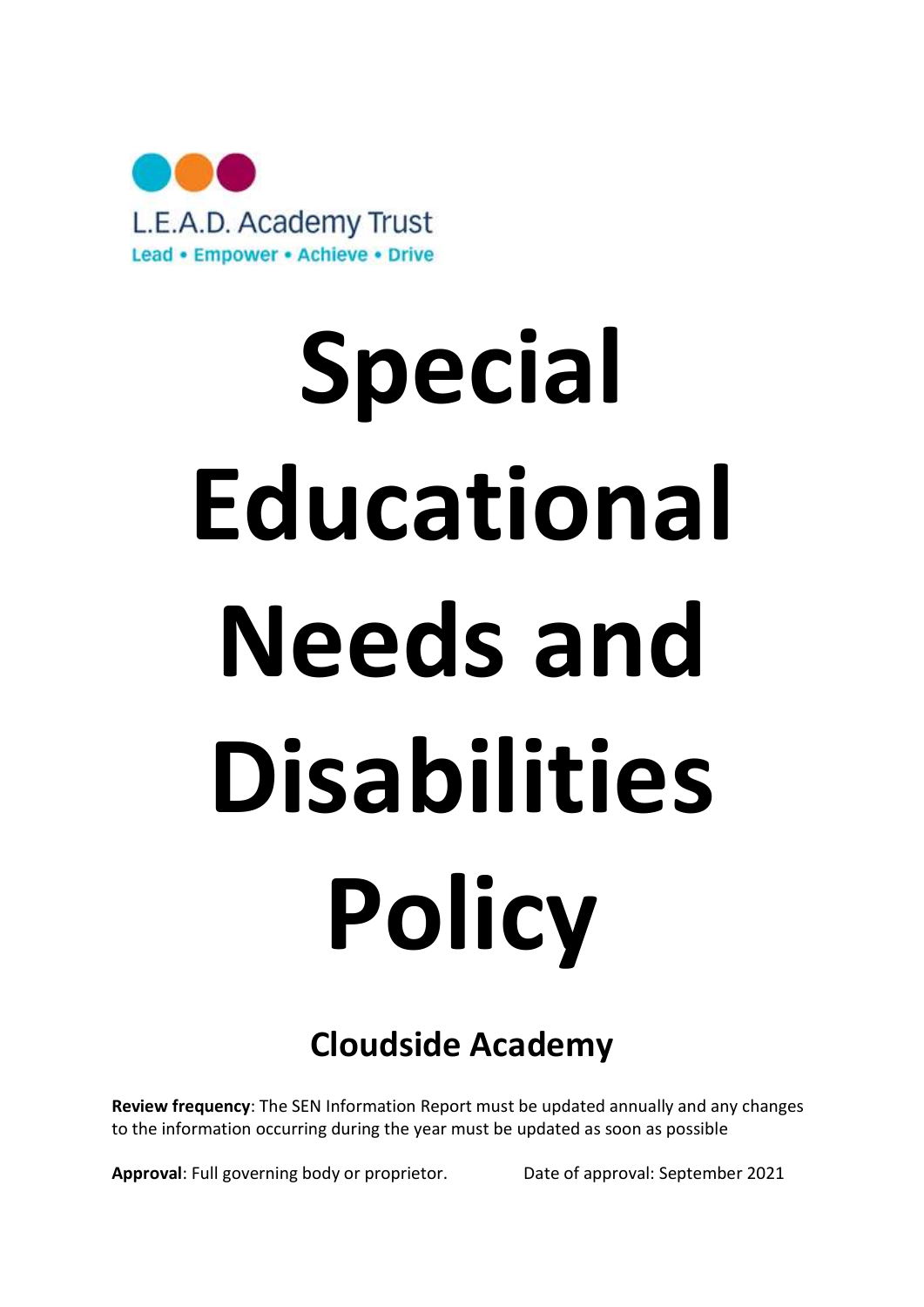#### Policy Statement

This statement sets out the legal framework, the definitions and our policy expectations.

 L.E.A.D. Academy Trust believes that all children, including those identified as having additional, special educational needs and/or disabilities (SEND) have a common entitlement to a broad and balanced academic and social curriculum, which is accessible to them, and to be fully included in all aspects of academy life.

We believe that all children should be equally valued in our academies. L.E.A.D. academies will strive to eliminate prejudice and discrimination, and to develop an environment where all children can flourish and feel safe.

L.E.A.D. Academy Trust is committed to inclusion. Part of the academies' strategic planning for improvement is to develop cultures, policies and practices that include all learners. We aim to engender a sense of community and belonging, and to offer new opportunities to learners who may have experienced previous difficulties.

Each academy has a policy which sets out clearly the vision, values and aims of their SEND provision:

- The rationale and overall objectives of the policy.
- A definition of SEND, and the four broad 'areas of need' from the SEND Code of Practice.
- How the academy leadership team will ensure staff are aware of and adhere to the policy's stated aims.
- Arrangements for reviewing the policy.

Academies are required by the Department of Education to publish a number of documents on their websites relating to how they support pupils with special educational needs (SEN).

These documents include:

- A SEND information report detailing the implementation of the academy's SEND policy.
- The SEND information report covers areas such as:
	- how the academy will identify special educational needs
	- how the progress of pupils with SEND will be assessed and reviewed
	- Consult parents and pupils
	- a link to the 'Local Offer' in order that parents/carers can see how their children will be supported.
- An accessibility plan which makes it clear, over a prescribed period, how the academy will:
- (a) increase the extent to which disabled pupils can participate in the academy's curriculum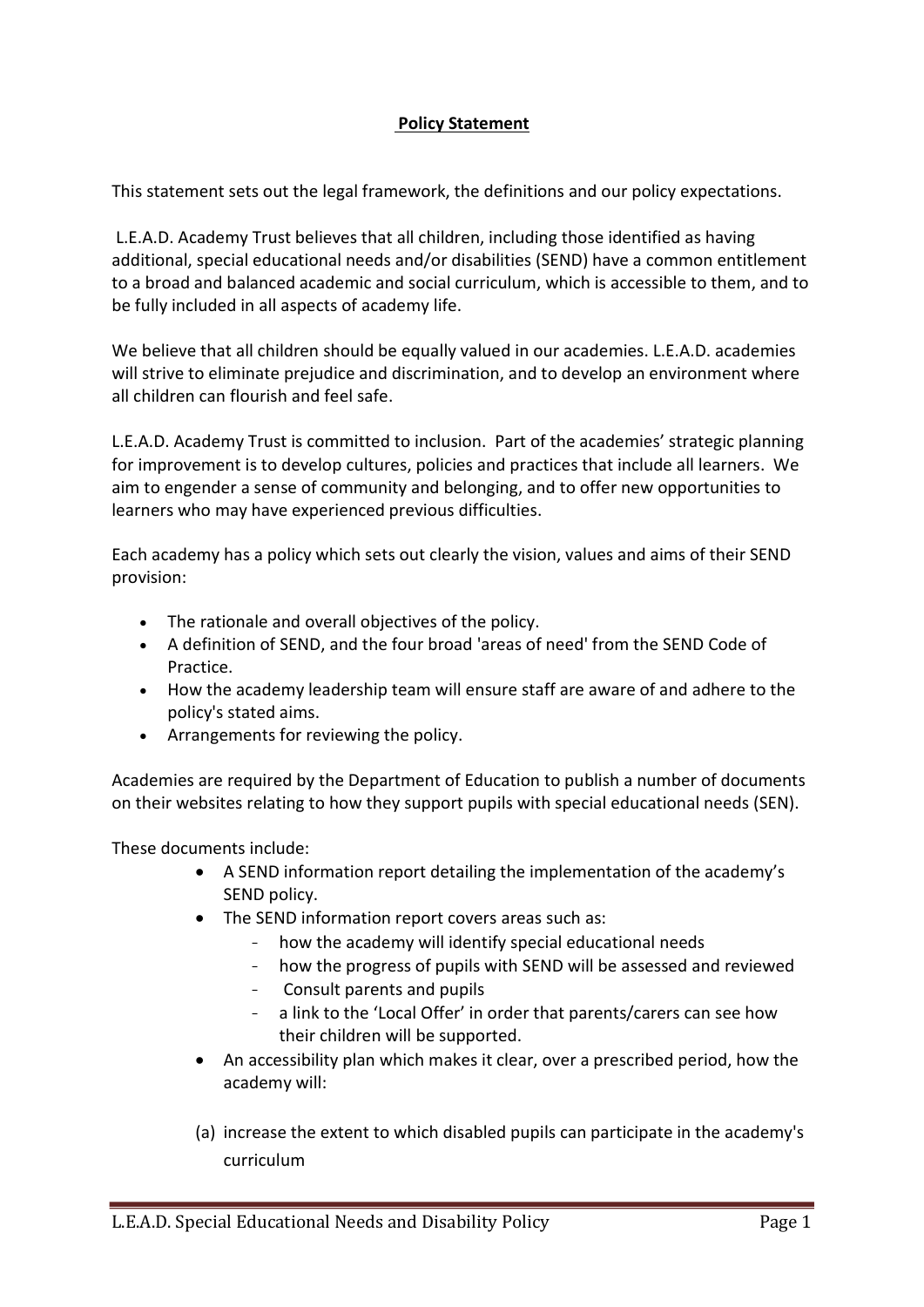(b) improve the physical environment of the academy for the purpose of increasing the extent to which disabled pupils are able to take advantage of education and benefits, facilities or services provided or offered by the academy, and

(c) improve the delivery to disabled pupils of information which is readily accessible to pupils who are not disabled.

The SEND policy will state the role of the Special Educational Needs and/or Disabilities Coordinator (SENDCO) and admissions arrangements for pupils with identified SEND.

In all L.E.A.D. academies, the SENDCO will be a member of the Senior Leadership Team.

The L.E.A.D. Academy Trust defines the policy expectation, but the responsibility for implementation of the policy rests with the Headteacher of each academy.

#### Legal Framework

SEND policies comply with the guidance given in Statutory Instrument: Special Educational Needs (Information) Regulations (Clause 64): The Special Educational Needs and Disability Regulations 2014

The Children and Families Act 2014 (specifically Section 69): The Children and Families Act: Section 69

Equality Act 2010 (specifically Part 6, Chapter 1): http://www.legislation.gov.uk/ukpga/2010/15/part/6/chapter/1

The Special Educational Needs and Disability (SEND) Code of Practice: The 0-25 Special Educational Needs and Disability Code of Practice.

This policy also complies with the Academies Funding Agreement and Articles of Association.

Since September 2014, all schools and academies have been expected to:

- initiate a review of their SEN policy, engaging governors and staff, parents and young people;
- review and refresh their process for the early identification and assessment of SEND, to follow the graduated approach;
- review and refresh their procedures for effective engagement, so that children and parents are involved in decision-making and planning;
- publish information on their provision as set out in The Special Educational Needs and Disability Regulations 2014;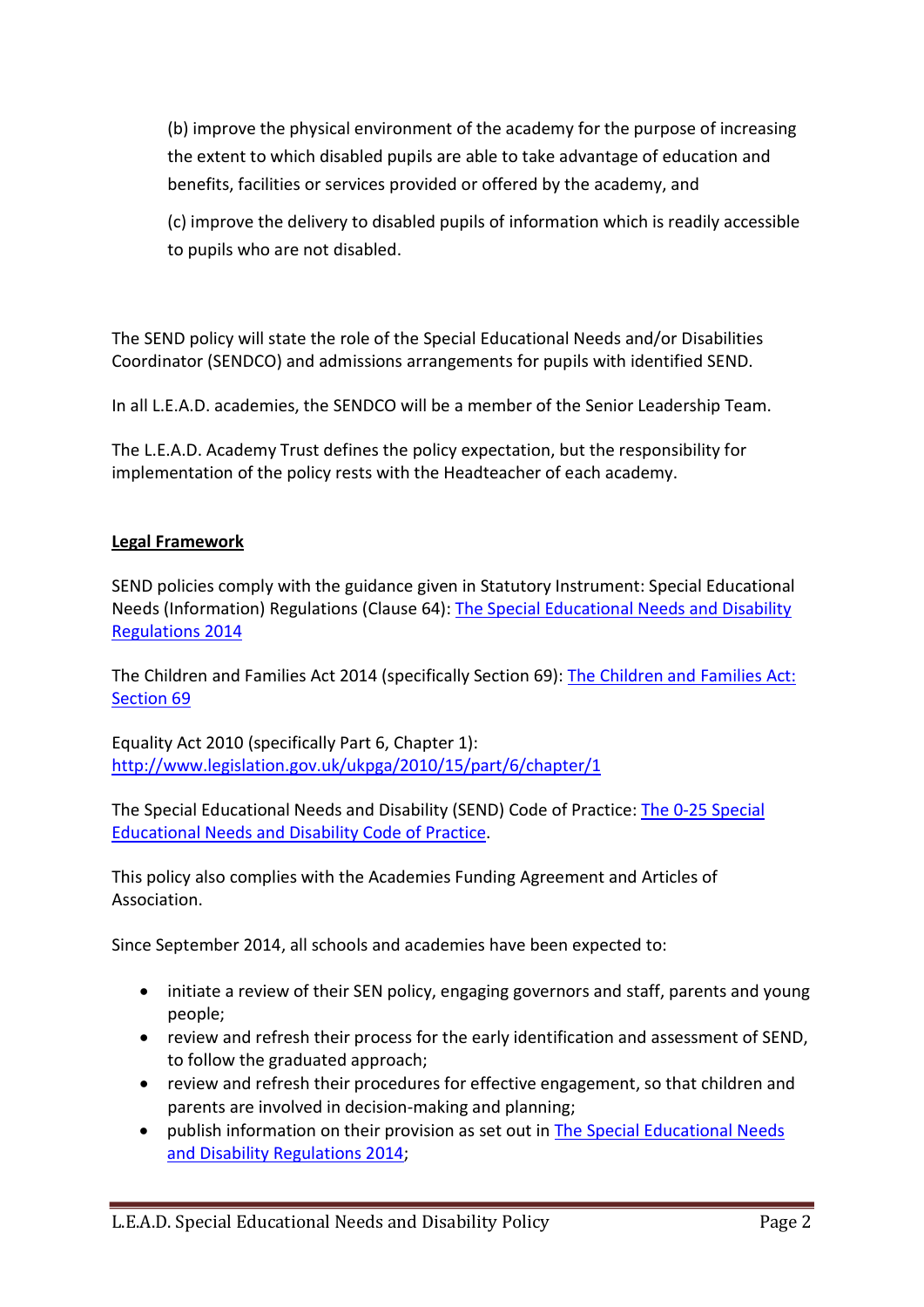- engage with local authorities in particular on the development of the Local Offer and the process for transferring from statements of SEND to Education, Health and Care (EHC) plans;
- review pupils currently on SEND Support or on an Education Health Care Plan (EHCP)engaging the child and parent in decision-making and planning and being clear about the extra support that they need, what impact the academy expects support to have and by when;
- ensure their SENCO has the right qualifications (or is working towards them) and explore how the SENDCO fits into strategic management of the academy;
- have arrangements in place to support pupils with medical conditions [See Supporting Pupils with Medical Conditions Policy];
- carry out staff training, ensuring that teachers are clear about their role and accountability for the progress and development of pupils with SEND in their class; and
- ensure there is a local governor identified as having a responsibility for SEND who will monitor the provision and outcomes for pupils with SEND.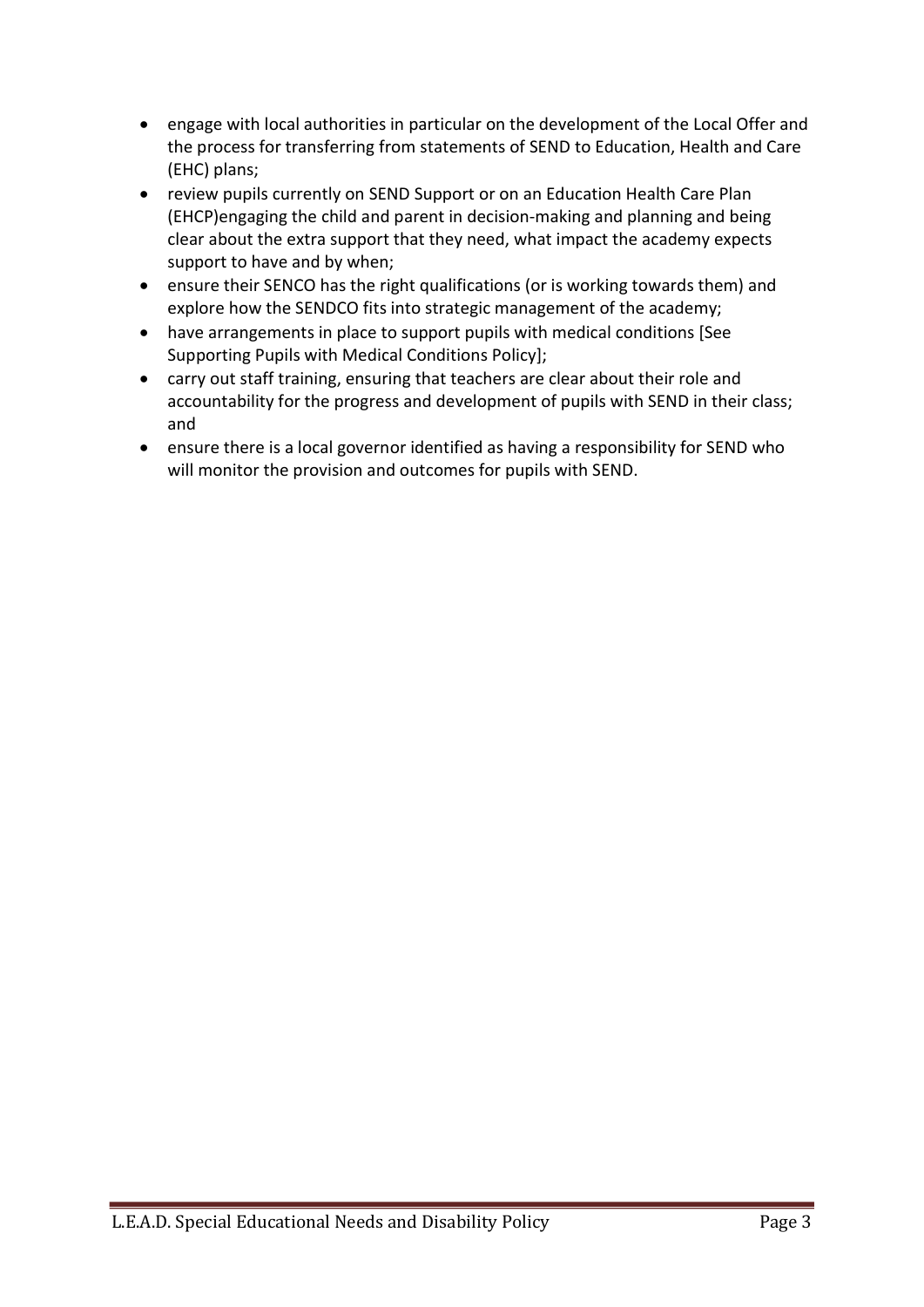# Policy Contents

Introduction Rationale Four 'areas of need' as stated in the 2014 Code of Practice Definition of SEND Objectives of SEND Policy at the Academy Responsibilities of SENCO / staff and governors Arrangements for coordinating SEND provision Graduated Response

- o Assess
- o Plan
- o Do
- o Review

Cloudside Academy SEND Provision

 Phase 1 of Graduated Academy Provision Phase 2 of the Graduated Academy Provision Phase 2+ of the Academy Graduated Provision - request for an EHC Phase 3 of Graduated Provision for SEN Support - EHC Plan SEND Assessment **Training** Arrangements for partnership with parents/carers Inclusion of Pupils with English as an Additional Language (EAL) Inclusion of Pupils who are looked after in local authority care Exclusions and managed moves Links with other educational settings, specialist settings and transfer arrangements Accessibility Arrangements Dealing with Complaints Evaluating and reviewing SEND Policy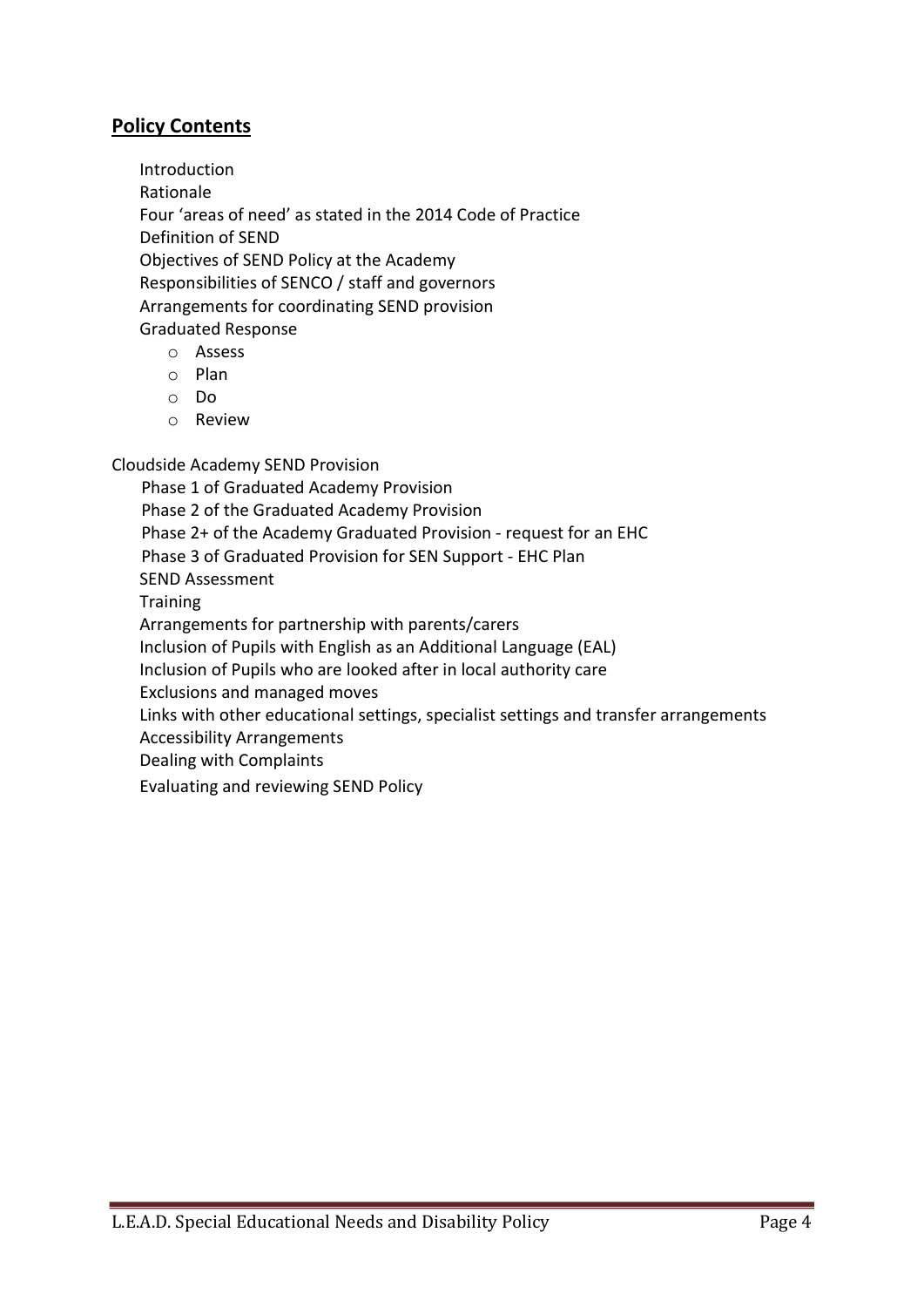# Introduction

This policy complies with the guidance given in Statutory Instrument: Special Educational Needs (Information) Regulations (Clause 64). It has been written as guidance for staff, parents or carers and children with reference to the following guidance and documents:

The 2014 Special Educational Needs and Disability (SEND) Code of Practice

Equality Act 2010

Children and Families Act 2014

This policy should also be read and referenced alongside the following:

- Behaviour Policy
- Equality Policy
- Admissions Policy
- Accessibility Plan
- Safeguarding and Child Protection Policy
- **•** Assessment Policy
- Complaints Policy

#### Rationale

Cloudside Academy is committed to providing an appropriate and high-quality education to all of our pupils. We believe that all children and young people, including those identified as having additional, special educational needs and/or disabilities, have a common entitlement to a broad and balanced academic and social curriculum, which is accessible to them, and to be fully included in all aspects of academy life.

We believe that all pupils should be equally valued in Cloudside Academy. We will strive to eliminate prejudice and discrimination, and to develop an environment where all pupils can flourish and feel safe.

Our academy is committed to inclusion. Part of our strategic planning for improvement is to develop cultures, policies and practices that include all learners. We aim to engender a sense of community and belonging, and to offer new opportunities to learners who may have experienced previous difficulties.

This does not mean that we will treat all learners in the same way, but that we respond to learners in ways which take account of their varied life experiences and needs and a s a result, identify adjustments that ensure SEND pupils are enabled to fully participate in the life of the academy.

We believe that educational inclusion is about equal opportunities for all learners, whatever their age, gender, ethnicity, impairment, attainment and background. We pay particular attention to the provision for and the achievement of different groups of learners, such as: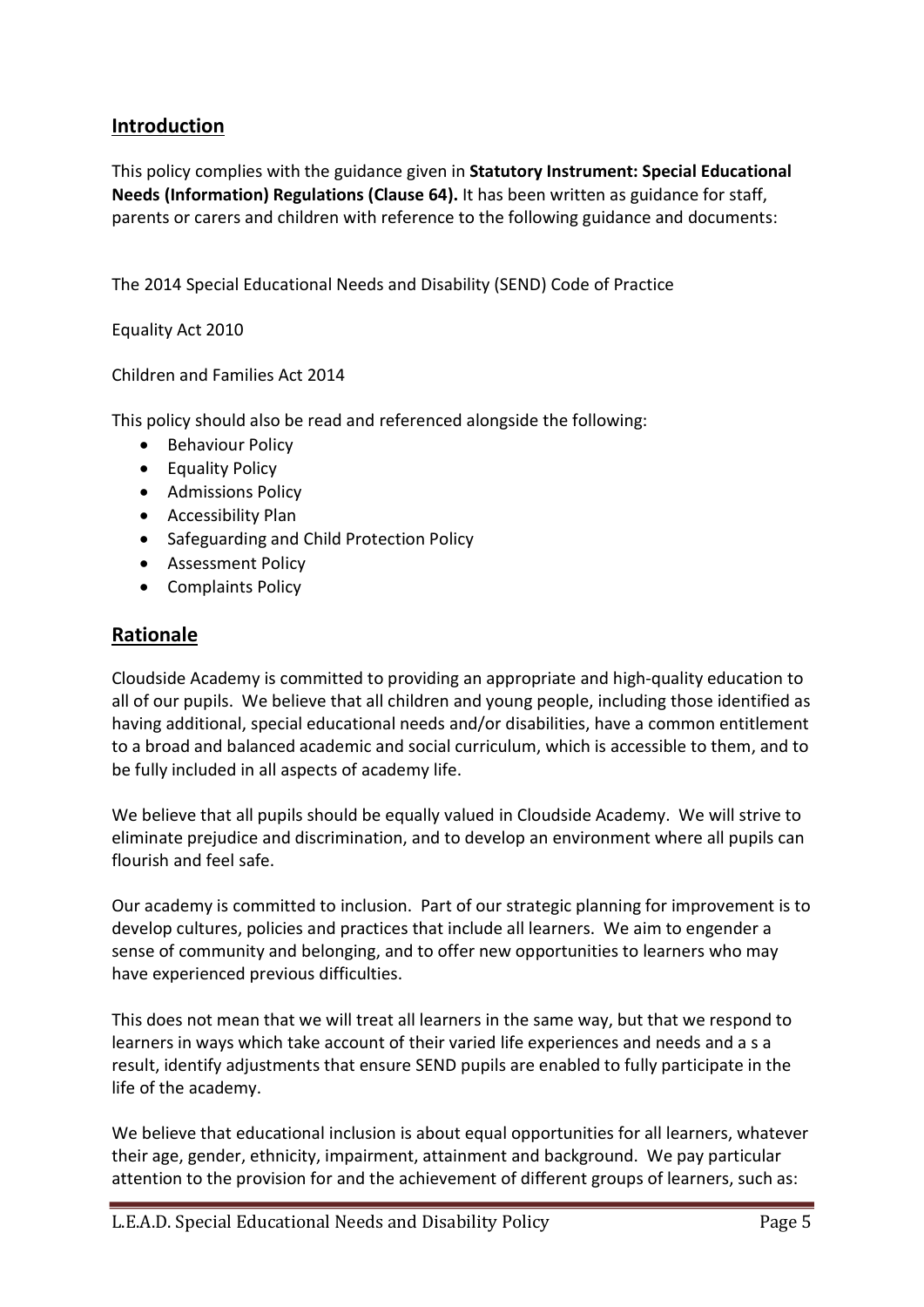- Girls and boys
- Minority ethnic and faith groups: travellers, asylum seekers and refugees
- Learners who need support to learn English as an additional language (EAL)
- Learners with special educational needs
- Learners who are disabled
- Those who are looked after by the Local Authority
- Others such as those who are sick; those who are young carers; those who are in families under stress.
- Any learners who are at risk of disaffection and exclusion.

This policy describes the ways in which we meet the needs of pupils who experience barriers to their learning due to factors in their environment, including the learning environment they experience in our academy.

We recognise that pupils learn at different rates and that there are many factors affecting achievement, including ability, emotional state, age and maturity. We believe that many pupils, at some time in their academy career, may experience difficulties which affect their learning, and we recognise that these may be long or short term.

We aim to identify these needs as they arise and provide teaching and learning contexts which enable every pupil to achieve his or her full potential.

Cloudside Academy sees the inclusion of pupils identified as having a special educational need and/or disability as an equal opportunities issue, and we will also model inclusion in our staffing policies, relationships with parents/carers and with the community.

# Four 'areas of need' as stated in the 2014 Code of Practice:

#### 1. Communication and Interaction

Children and young people with speech, language and communication needs (SLCN) have difficulty in communicating with others. This may be because they have difficulty saying what they want to, understanding what is being said to them, or they do not understand or use social rules of communication.

Children with an Autism Spectrum Disorder, including Asperger's Syndrome and Autism, are likely to have particular difficulties with social interaction. They may also experience difficulties with language, communication, social interaction and imagination, which can impact on how they relate to others.

# 2. Cognition and Learning

Support for learning difficulties may be required when children and young people learn at a slower pace than their peers, even with appropriate differentiation. Learning difficulties cover a wide range of needs, including moderate learning difficulties (MLD), severe learning difficulties (SLD), where pupils are likely to need support in all areas of the curriculum and associated difficulties with mobility and communication, through to profound and multiple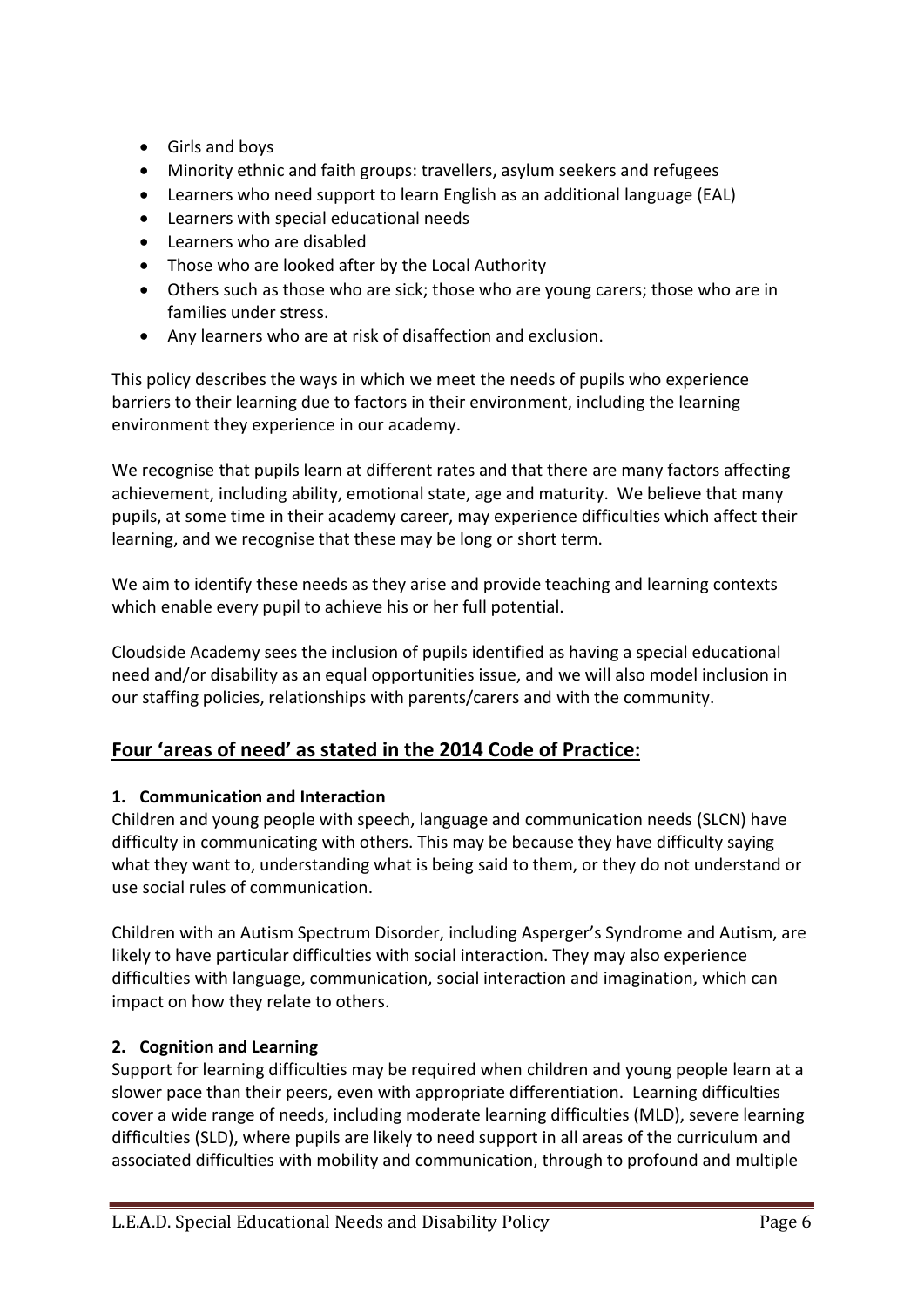learning difficulties (PMLD), where pupils are likely to have severe and complex learning difficulties as well as a physical disability or sensory impairment.

Specific learning difficulties (SpLD) affect one or more specific aspects of learning. This encompasses a range of conditions such as dyslexia, dyscalculia and dyspraxia.

# 3. Social, Emotional and Mental Health Difficulties

Children and young people may experience a wide range of social and emotional difficulties which manifest themselves in many ways. These may include becoming withdrawn or isolated, as well as displaying challenging, disruptive or disturbing behaviour. These behaviours may reflect underlying mental health difficulties such as anxiety or depression, self-harming, substance misuse, eating disorders or physical symptoms that are medically unexplained. Other children and young people may have disorders such as attention deficit disorder, attention deficit hyperactive disorder or attachment disorder.

The academy has clear processes in place to support pupils including how we will manage the effect of any disruptive behaviour, so that it does not adversely affect other pupils.

# 4. Sensory and/or Physical Needs

Some children and young people require special educational provision because they have a disability which prevents or hinders them from making use of the educational facilities generally provided. These difficulties can be age-related and may fluctuate over time. Many children and young people with vision impairment (VI), hearing impairment (HI) or a multi-sensory impairment (MSI) will require specialist support and/or equipment to access their learning. Pupils with an MSI have a combination of vision and hearing difficulties, which makes it even more difficult for them to access the curriculum.

# Definition of SEND

#### The SEND Code of Practice (0-25 years) 2014 states that:

A child or young person has SEND if they have a learning difficulty or disability which calls for special educational provision to be made for him or her.

A child of compulsory academy age has a learning difficulty or disability if he or she:

- has a significantly greater difficulty in learning than the majority of others of the same age; or
- has a disability which prevents or hinders him or her from making use of educational facilities of a kind generally provided for others of the same age in mainstream provisions.

A child under compulsory academy age has SEND if he or she is likely to fall within the definition above when they reach compulsory academy age or would do so if special educational provision was not made for them.

Many children and young people who have SEND may have a disability under the Equality Act 2010 – that is "… a physical or mental impairment which has a long term and substantial adverse effect on their ability to carry out normal day to day activities".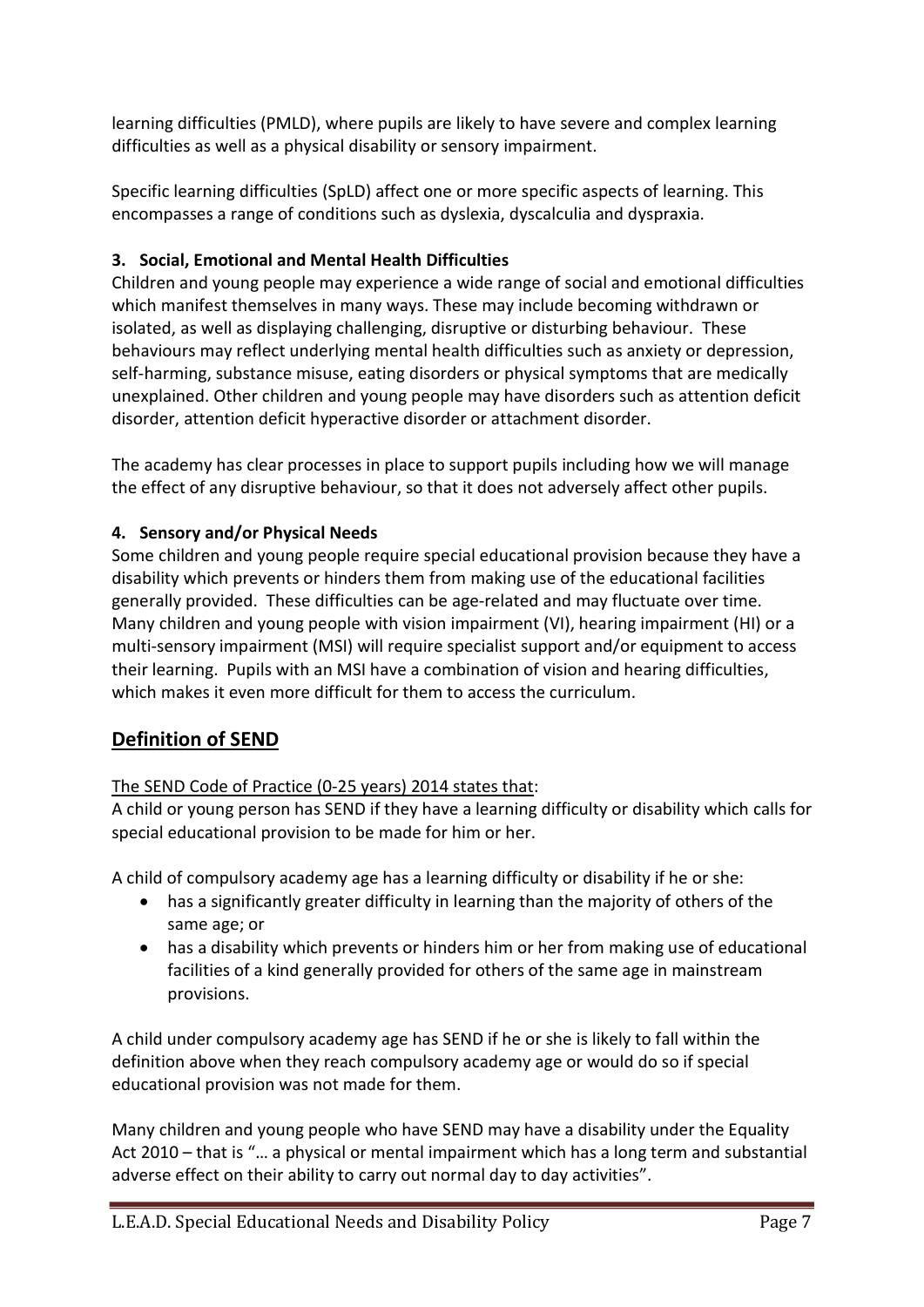This definition includes children and young people with long-term medical conditions such as asthma, diabetes, epilepsy and cancer. Children and young people with such conditions do not necessarily have SEND but where a pupil requires special educational provision over and above the adjustments, aids and services required by the Equality Act 2010, they will additionally be covered by the SEND definition.

The academy also has regard to statutory guidance regarding supporting pupils with medical conditions (DfE 2017). (See Supporting Pupils with Medical Conditions Policy.)

# Objectives of SEND Policy at Cloudside Academy

- 1. To ensure the Special Educational Needs and Disability Act and relevant Codes of Practice and guidance are implemented effectively across the academy.
- 2. To ensure equality of opportunity for and to eliminate prejudice and discrimination against children and young people with special educational needs.
- 3. To continually monitor the progress of all pupils, to identify needs as they arise and to provide support as early as possible.
- 4. To provide full access to the curriculum\* through differentiated planning by class teachers in the first instance, SENDCO, and support staff as appropriate.

(\*Except where disapplication, arising from an EHC plan occurs; disapplication is very rare, and we aim to offer the full curriculum to all our pupils.)

- 5. To provide specific input, matched to individual needs, in addition to differentiated classroom provision, for those pupils recorded as having SEND at SEND Support Levels.
- 6. To ensure that pupils with SEND are perceived positively by all members of the academy community, and that SEND and inclusive provision is positively valued and accessed by staff and parents/carers.
- 7. To ensure that we are able to meet the needs of as wide a range as possible of children and young people who attend our academy.
- 8. To enable pupils to move on from us well equipped to meet the demands of the next stage in their education or training.
- 9. To involve parents/carers at every stage in plans in order to meet their child's additional needs.
- 10. To involve children/young people themselves in planning and in any decision making that affects them.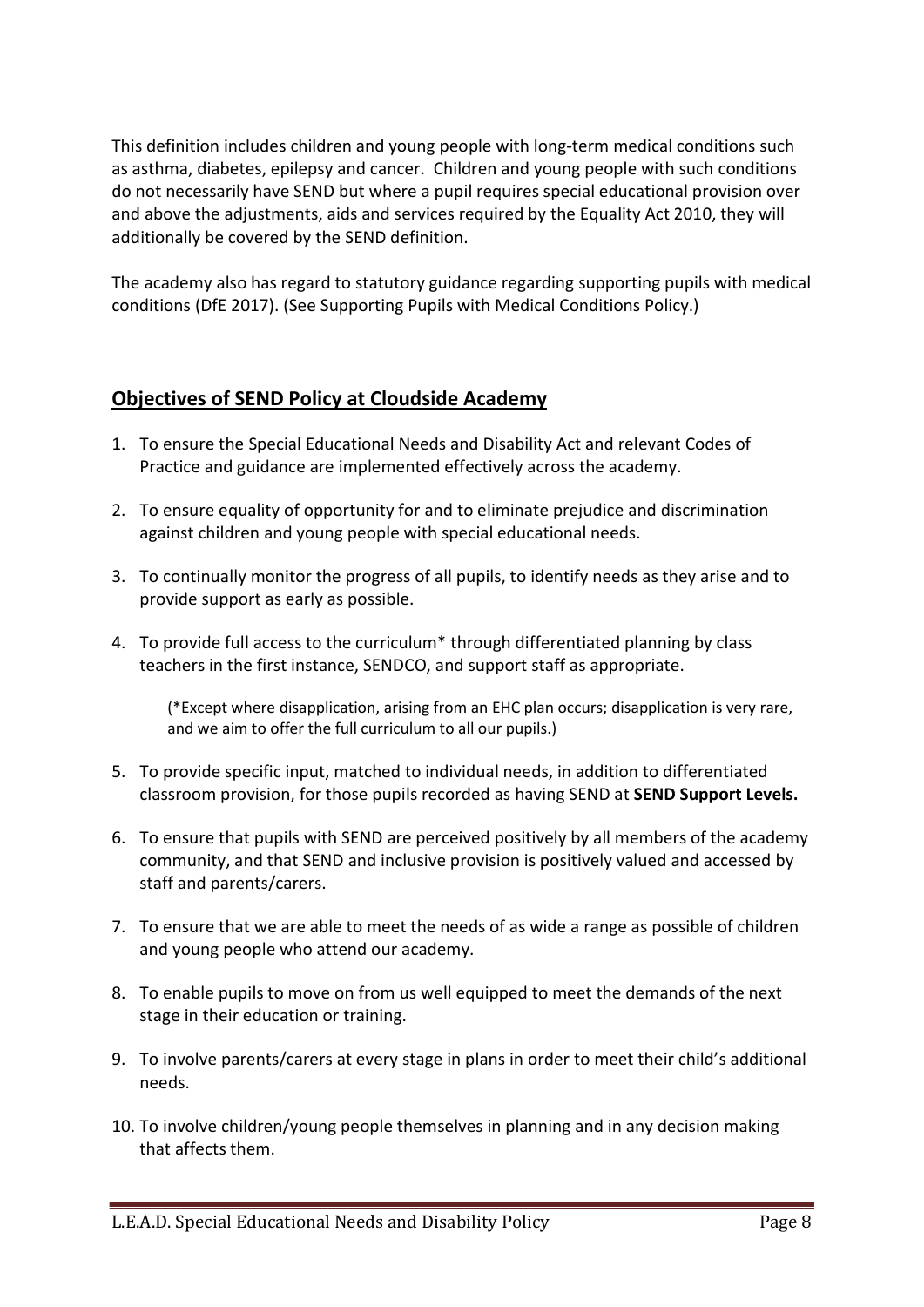# Responsibilities of Staff and Governors

#### SENDCO responsibilities The name of the SENDCO is Miss Emma Griffiths

The SENDCO has an important role to play, with the headteacher and governing body, in determining the strategic development of SEN policy and provision in the academy. L.E.A.D. SENDCOs are a part of the Senior Leadership Team.

The SENDCO has day-to-day responsibility for the operation and implementation of the SEND policy and coordinate specific provision made to support individual pupils with SEND, including those who have (Education Health Care) EHC plans.

The SENDCO provides professional guidance to colleagues and will work closely with staff, parents and other agencies. The SENDCO is aware of the provision in the Derbyshire Local Offer and works with professionals providing a support role to families to ensure that pupils with SEND receive appropriate support and high quality teaching.

#### The Key Responsibilities of the SENDCO:

- overseeing the day-to-day operation of the academy's SEND policy
- coordinating provision for pupils with SEND
- liaising with the relevant Designated Teacher where a looked-after pupil has SEND
- advising on the graduated approach to providing SEND support
- support the monitoring and assessment of pupils with SEND
- advising on the deployment of the academy's delegated budget and other resources to meet pupils' needs effectively
- liaising with parents/carers of pupils with SEND
- liaising with early years providers, other academies and schools, specialist providers, educational psychologists, health and social care professionals, and independent or voluntary bodies
- being a key point of contact with external agencies, especially the local authority and its support services
- liaising with the potential next providers of education to ensure a pupil and their parents are informed about options and a smooth transition is planned
- working with the Headteacher and the Governing Body to ensure that the academy meets its responsibilities under the Equality Act (2010) with regard to reasonable adjustments and access arrangements
- liaise and meet regularly meet with the SEND governor, L.E.A.D SEND Lead and Director of Schools to fulfil monitoring and reporting functions
- ensuring that the academy keeps the records of all pupils with SEND up-to-date.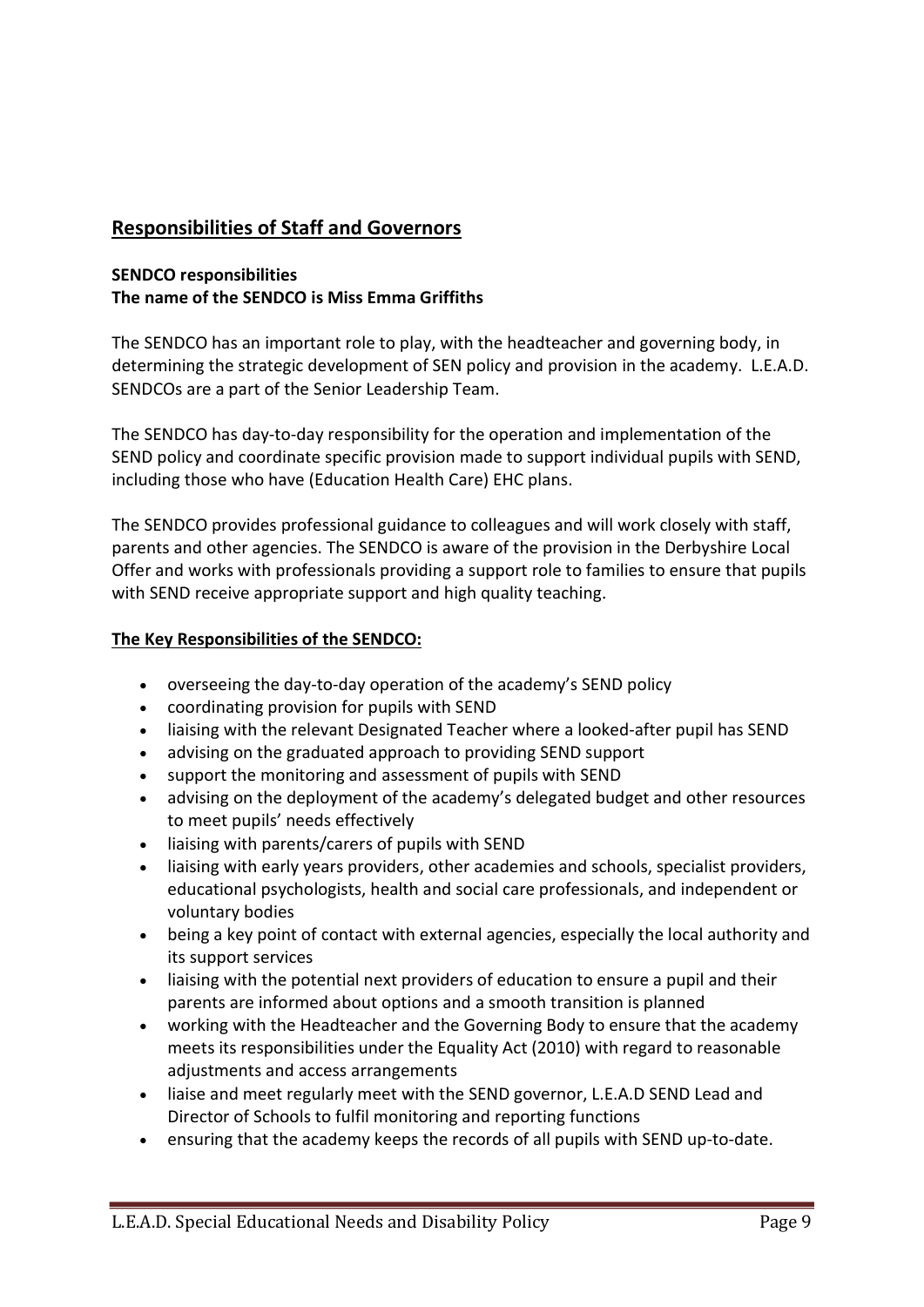#### The SEND governor

The SEND governor will:

- Help to raise awareness of SEND issues at governing body meetings.
- Monitor the quality and effectiveness of SEND and disability provision within the academy and update the governing body on this.
- Work with the headteacher and SENDCO to determine the strategic development of the SEND policy and provision in the academy .

#### The Headteacher

The headteacher will:

- Work with the SENDCO and SEND governor to determine the strategic development of the SEND policy and provision in the academy.
- Have overall responsibility for the provision and progress of learners with SEND.

#### Class teachers

Every class teacher is responsible for:

- The progress and development of every pupil in their class, including those with SEND.
- Working closely with any teaching assistants or specialist staff to plan and assess the impact of support and interventions and how they can be linked to classroom teaching.
- Working with the SENDCO to review each pupil's progress and development and decide on any changes to provision.
- Ensuring they follow this SEND policy.

#### Arrangements for coordinating SEND provision

- 1. The SENDCO will meet with each Class Teacher at regular intervals and at pupil progress meetings to discuss additional needs, concerns and to review their Individual Provision Maps (IPMs) and Individual Education Plans (IEPs).
- 2. At other times, the SENDCO will be alerted to newly arising concerns by staff completing Provision Maps and/or flagging concerns.
- 3. The SENDCO will discuss issues arising from these concerns with the appropriate staff members within one week of receiving the form.
- 4. Reviews will be held a minimum of three times during the academic year for all pupils on the SEND register.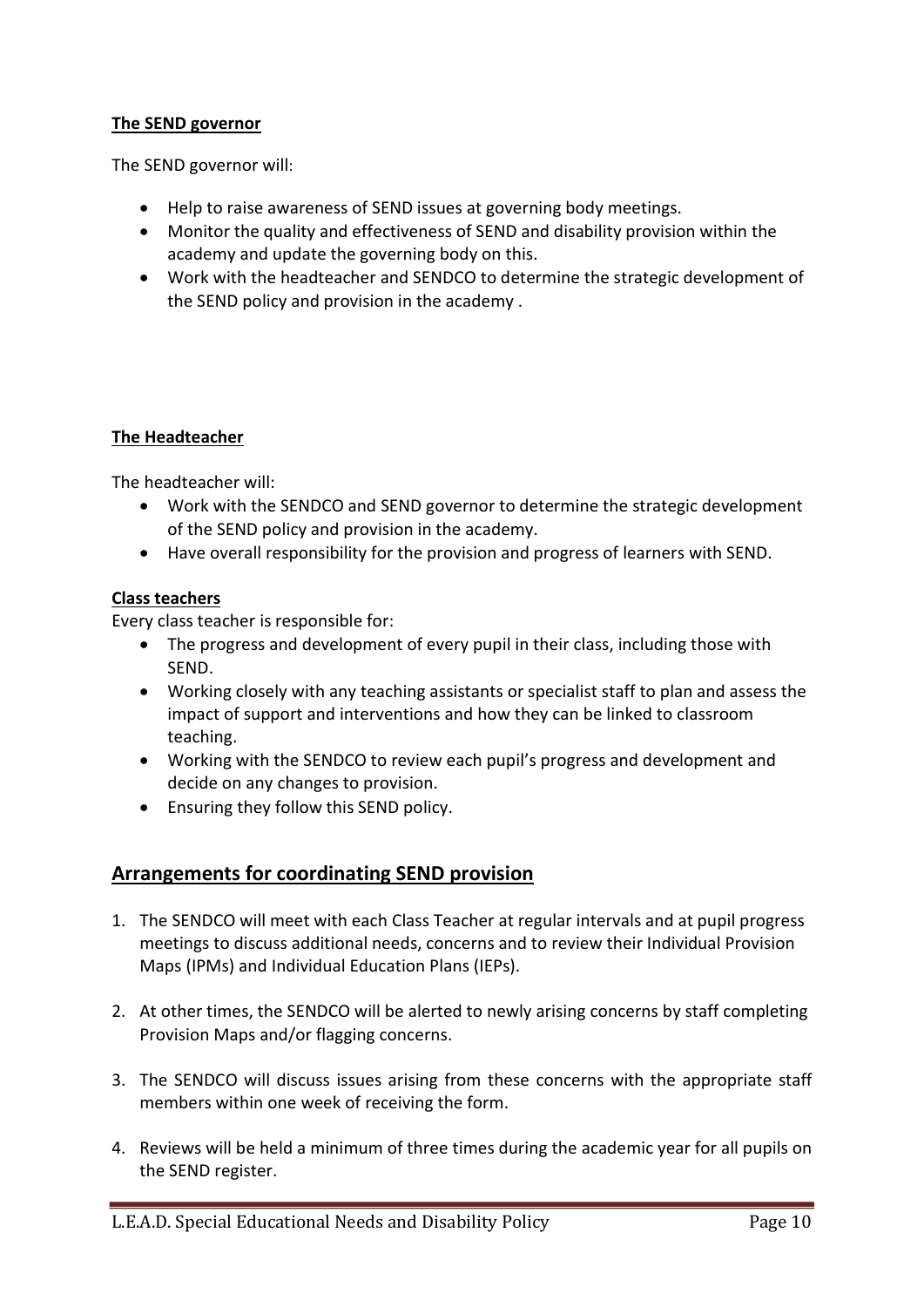- 5. Targets arising from IEP and Provision Map meetings and reviews will be used to inform and support whole class approaches to inclusion, e.g. differentiation, varied teaching styles.
- 6. The SENDCO monitors planning for SEND and supports class teachers with curriculum planning.
- 7. The SENDCO, together with the Headteacher, monitors the quality and effectiveness of provision for pupils with SEND through classroom observation, data analysis and other regular quality assurance activities.
- 8. SEND support is primarily delivered by class teachers through differentiated teaching methods. Additional support is provided by trained teaching assistants/learning mentors throughout the academy. The support timetable is reviewed termly by the SENDCO, and the management team, in line with current pupil needs. Additional support is funded through individual allocations (Higher Level Needs), these are bid for from the local authority.
- 9. Support staff, class teachers, middle leaders, the SENDCO and outside agencies liaise and share developments in order to inform reviews and forward planning.

#### Graduated Response in Cloudside Academy

The SEND Support and the Graduated Approach (Nasen, 2014) provides our academy with the key guidance for developing an approach for SEND support. This support arises from a four-part cycle.



Where a pupil is identified as having SEND, we will take action to address / remove barriers to learning and put effective special educational provision in place. This SEND support takes the form of this four-part cycle through which decisions and actions are revisited, refined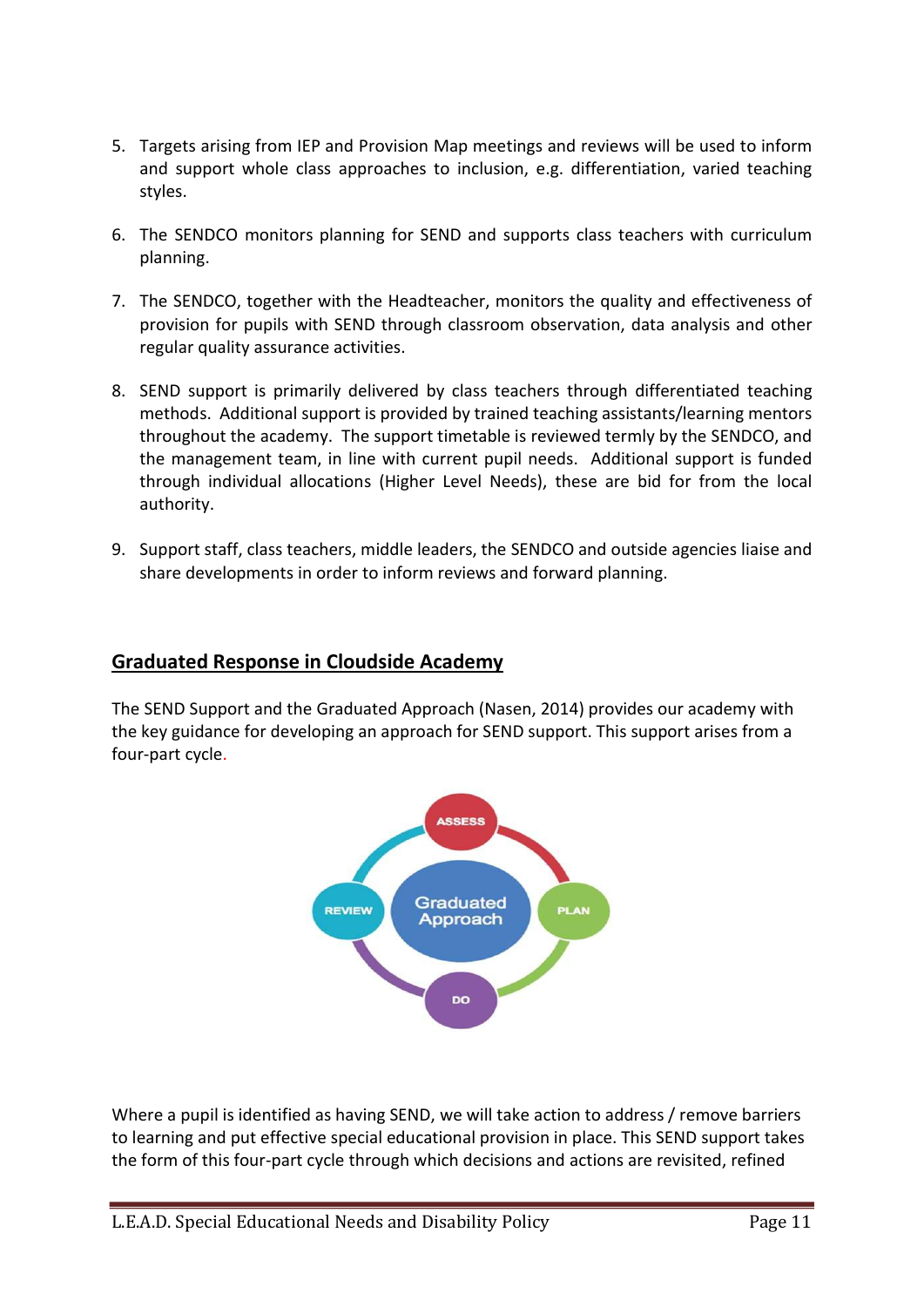and revised with a growing understanding of the pupil's needs. Also, the pupil is making good progress and securing good outcomes. This is known as the graduated approach.

#### Assess

In identifying a pupil as needing SEND support the class or subject teacher/leader, working with the SENDCO, will carry out an analysis of the pupil's needs. This will draw on the teacher's assessment and experience of the pupil, their previous progress and attainment, as well as information from the academy's approach to pupil progress, attainment, and behaviour. It will also draw on other assessments where relevant, the individual's development in comparison to their peers and national data, the views and experience of parents, the pupil's own views and, if relevant, advice from external support services.

At Cloudside Academy, we take seriously any concerns raised by a parent. These should be recorded and compared to the academy's own assessment and information on how the pupil is developing.

This assessments will be reviewed regularly. This will help ensure that support and interventions are matched to need, barriers to learning are identified and overcome. For some types of SEND, the way in which a pupil responds to an intervention can be the most reliable method of developing a more accurate picture of need.

In some cases, outside professionals from health or social services may already be involved with a pupil. These professionals will liaise with us to help inform the assessments. Where professionals are not already working with academy staff, the SENDCO will contact them with the parents' consent.

#### Plan

Where it is decided to provide a pupil with SEND support, the parents will be formally notified, although parents should have already been involved in forming the assessment of needs as outlined above. The SENDCO will agree in consultation with the parent and the pupil the adjustments, interventions and support to be put in to place, as well as the expected impact on progress, development or behaviour, along with a clear date for review.

All teachers and support staff who work with SEND pupils will be made aware of their needs, the support being provided along with any teaching strategies or approaches that are required and the outcomes being sought.

The support and intervention provided will be selected to meet the outcomes identified for the pupil, based on reliable evidence of effectiveness, and be provided by staff with sufficient skills and knowledge.

Parents will always be consulted and made fully aware of the planned support and interventions and, where appropriate, plans will evidence parental involvement to reinforce or contribute to progress at home.

The class or subject teachers remain responsible for working with all pupils (including those with SEND) on a daily basis. Where any interventions involve group or one-to-one teaching away from the main class or subject teacher, they still retain responsibility for the pupil.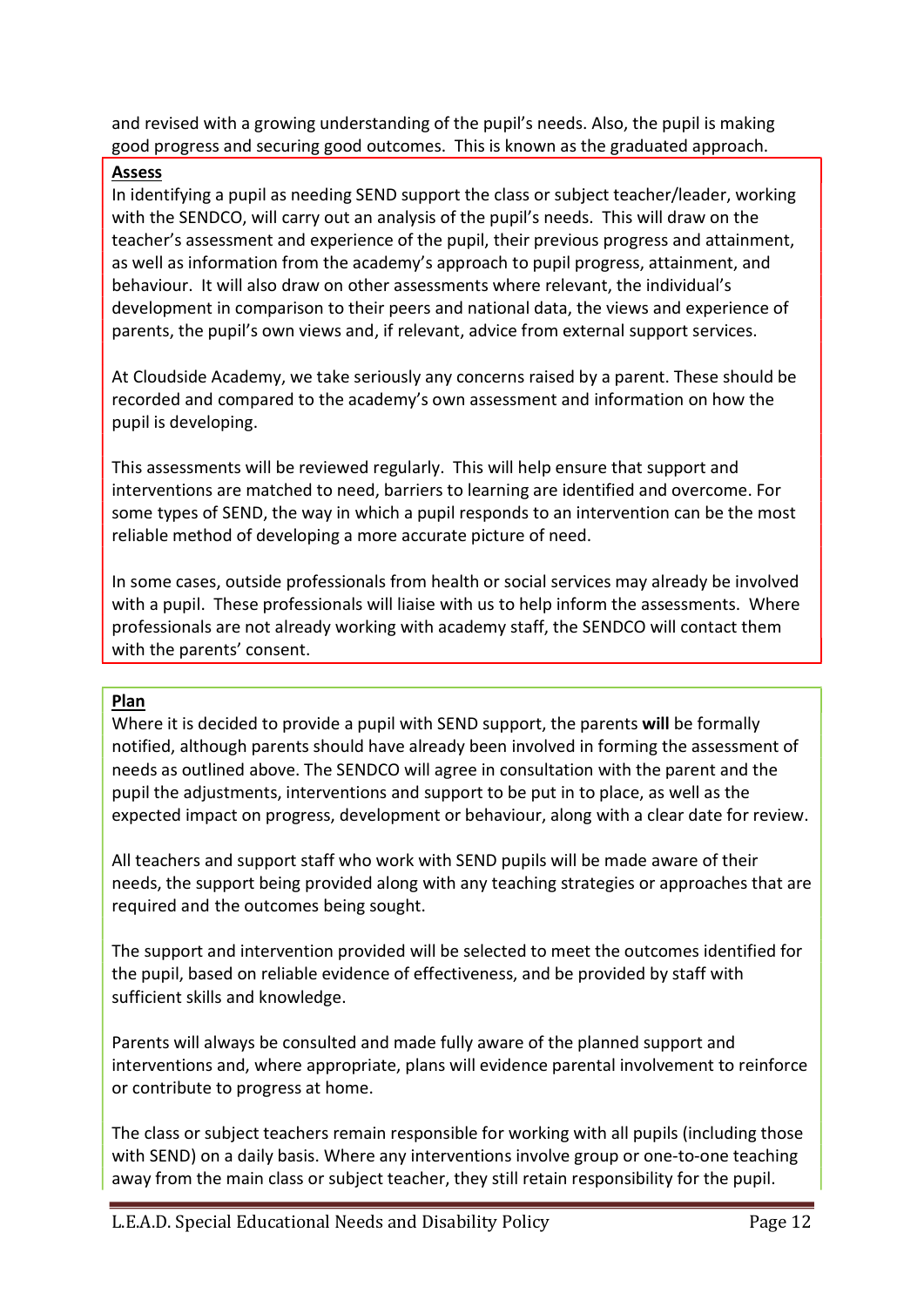They will work closely with any teaching assistants or specialist staff involved, to plan and assess the impact of support and interventions and how they can be linked to classroom teaching. The SENDCO will support the class or subject teacher in the further assessment of the pupil's particular strengths and weaknesses, in problem solving and advising on the effective implementation of support.

#### Do

The impact and quality of the support and interventions will be evaluated, along with the views of the pupil and their parents/carers. This will feed back into the analysis of the pupil's needs. The class or subject teacher, working with the SENDCO, will revise the support in light of the pupil's progress and development, deciding on any changes to the support and outcomes in consultation with the parent/carer and pupil.

Parents/carers should have clear information about the impact of the support and interventions provided, enabling them to be involved in planning next steps.

#### Review

Where a pupil is receiving SEND support, the academy will talk to parents regularly to set clear outcome targets and review progress towards them, discuss the activities and support that will help achieve them, and identify the responsibilities of the parent, the pupil and the academy. The academy will meet parents at least three times each year.

These discussions will be led by a teacher with good knowledge and understanding of the pupil who is aware of their needs and attainment. This will usually be the class teacher/form tutor and supported by the SENDCO. It will allow for a conversation for the parent to share their expectations of their child and, together with the teacher, agree their aspirations for the pupil. These discussions will need time to explore the parents' views and to plan effectively. Meetings will, wherever possible, be aligned with the normal cycle of discussions with parents of all pupils. They will, however, be longer than most parent-teacher meetings.

The views of the pupil will be included in these discussions. This could be through involving the pupil in all or part of the discussion itself, or gathering their views as part of the preparation.

A record of the outcomes, action and support agreed through the discussion will be kept and shared with all the appropriate academy staff. This record will also be given to the pupil's parents. The academy's management information system will be updated as appropriate.

The academy will provide both regular and annual reports for parents on their child's progress.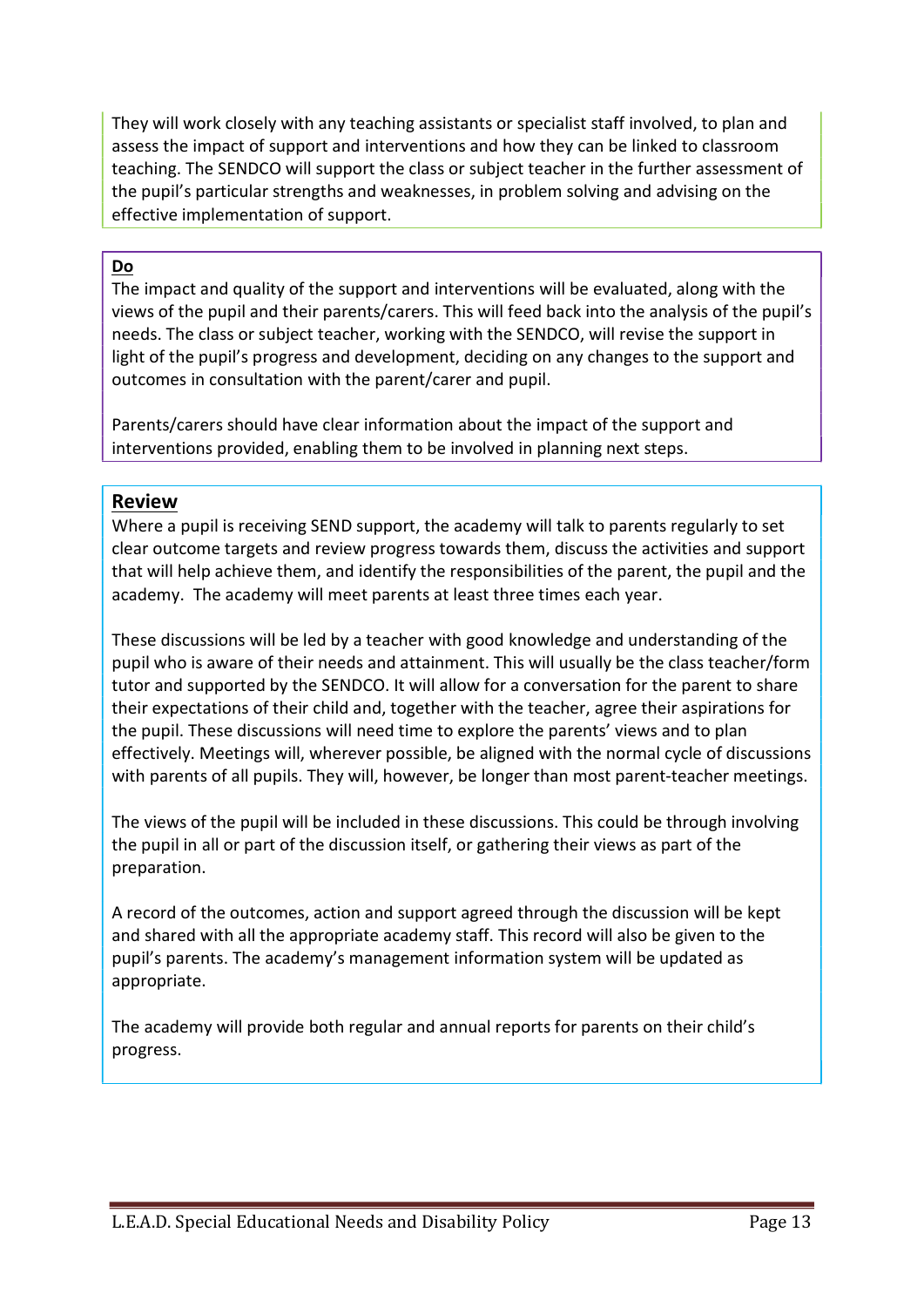#### SEND provision

In order to make progress, a pupil may only require differentiation of the plans for the whole class. This differentiation may involve modifying learning objectives, teaching styles and access strategies.

Under these circumstances, a pupil's individual needs will be provided for within the whole class planning and individual target setting. Differentiation will be recorded in the daily/weekly planning by the class teacher/subject teacher.

Monitoring of progress will be carried out by the class teacher/form tutor/ pastoral lead and used to inform future differentiation within whole class planning.

The pupil's progress will be reviewed at the same intervals as for the rest of the class and a decision made about whether the pupil is making satisfactory progress at this level of intervention.

Where a period of differentiated curriculum support has not resulted in the pupil making expected or good progress OR where the nature or level of a pupil's needs are unlikely to be met by such an approach, provision at 'SEND Support' level may need to be made.

#### Phase 1 of the Graduated Academy Provision

Assessment of need starts with a whole academy approach that can identify quickly where a pupil is not making expected progress. Leaders will ensure that regular pupil progress meetings enable teachers to discuss and identify those pupils who may need short term additional support to address underachievement. Further assessments may be required to indicate a particular cause of their difficulties and then suggest what might be done to enable the pupil to get back on track.

#### Phase 2 of the Graduated Academy Provision

SEND Support provision would be indicated where there is evidence that there has been little or no progress made with existing interventions.

Each pupil requiring SEND Support will have individual targets, detailed in their individual, group or class Provision Map.

Provision Maps For:

- 1. Cognition and Learning
- 2. Social, Emotional and Mental Health
- 3. Sensory and Physical Needs
- 4. Communication and Interaction Needs

Pupils recorded as receiving SEND Support: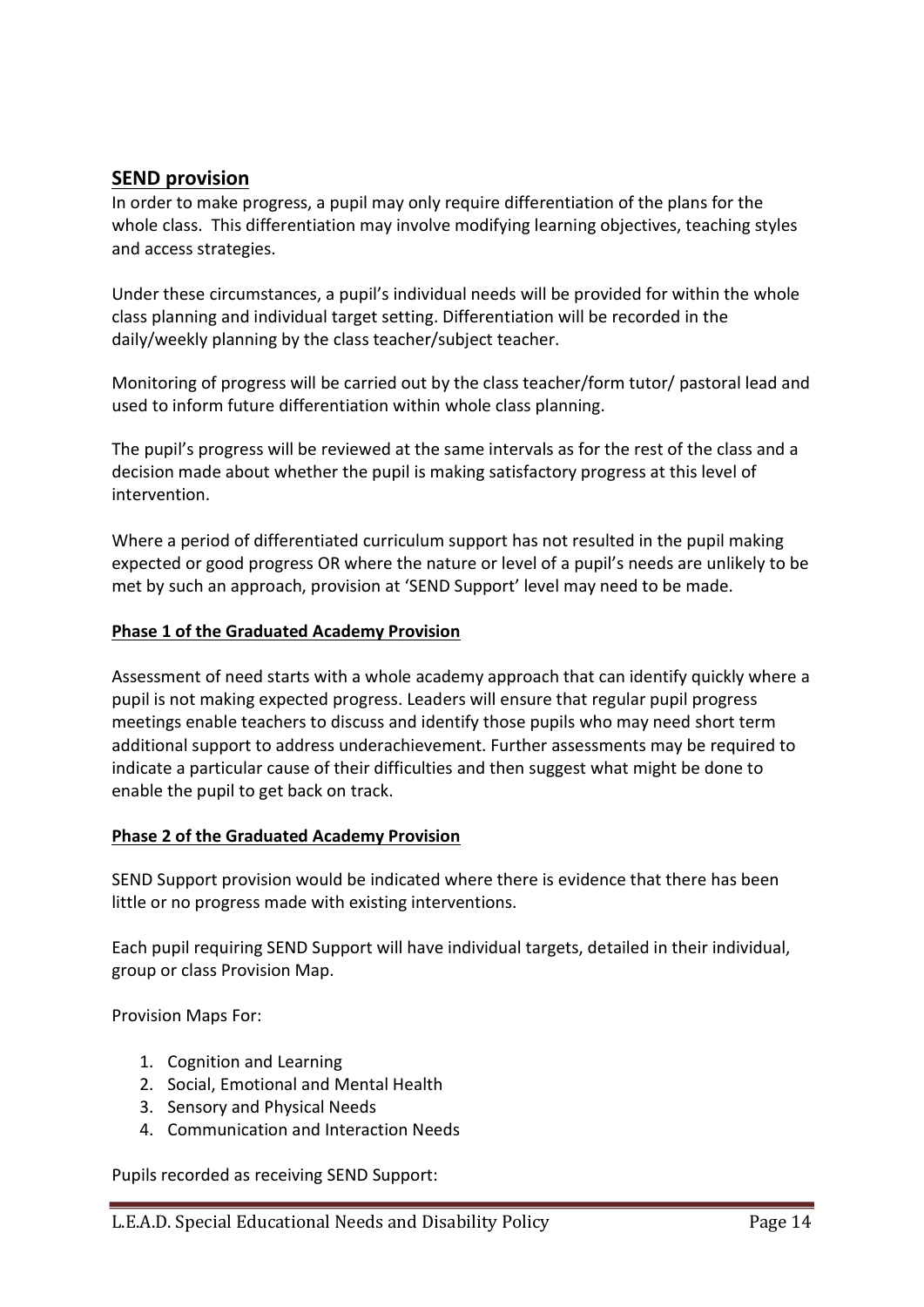- Pupils who have needs similar to other pupils with additional needs within the class, e.g. support with blending/segmenting.
- Pupils whom we consider to have more severe or longer term needs that are likely to need professional advice to support learning at the academy.

The responsibility for planning for these pupils remains with the class teacher/subject teacher, in consultation with the SENDCO.

Provision Maps will record interventions and impact on the pupil's learning.

Monitoring will be carried out at regular intervals at pupil progress meetings. Significant achievements and difficulties will be recorded. The SENDCO will look at the monitoring information and make adjustments to the provision for the pupil, if appropriate.

Individual Provision Maps will be reviewed at least termly. The class teacher/form tutor will take the lead in the review process. Parents/carers and wherever possible, their child, will be invited to the termly review of the Provision Map.

#### Involving specialists

Where a pupil continues to make less than expected progress, despite evidence-based support and interventions that are matched to the pupil's area of need, the academy will consider involving specialists, including those secured by the academy itself or from outside agencies. The pupil's parents should always be involved in any decision to involve specialists. The involvement of them and what is being discussed or agreed will be recorded and shared with the parents and teaching staff supporting the child in the same way as other SEND support.

Where assessment indicates that support from specialist services is required, it is important that children and young people receive it as quickly as possible. Joint commissioning arrangements should seek to ensure that there are sufficient services to meet the likely need in an area. The Local Authority Local Offer sets out what support is available from different services and how it may be accessed.

The academy will work closely with the local authority and other providers to agree the range of local services and clear arrangements for making appropriate requests. This might include academies commissioning specialist services directly. Such specialist services include, but are not limited to:

- Educational Psychologists
- Child and Adolescent Mental Health Services (CAMHS)
- Specialist teachers or support services, including specialist teachers for pupils with hearing and vision impairment, including multi-sensory impairment, and for those with a physical disability. (Those teaching classes of children and young people with sensory impairment must hold an appropriate qualification approved by the Secretary of State. Teachers working in an advisory role to support such pupils should also hold the appropriate qualification.)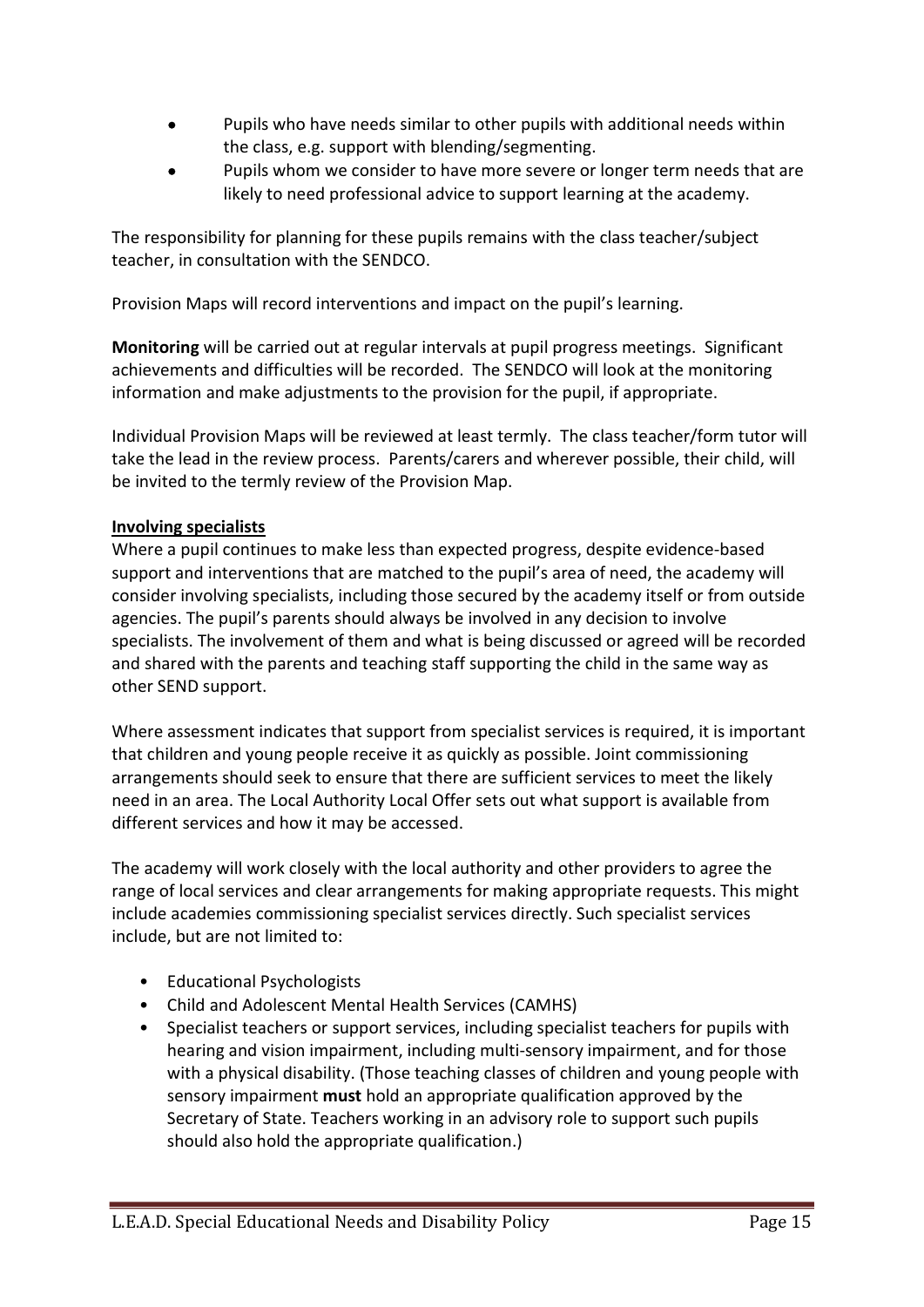• Therapists (including speech and language therapists, occupational therapists and physiotherapists). The SENDCO and class teacher/form tutor, together with the specialists, and involving the pupil's parents, should consider a range of evidencebased and effective teaching approaches, appropriate equipment, strategies and interventions in order to support the pupil's progress. They should agree the outcomes to be achieved through the support, including a date by which progress will be reviewed.

#### Phase 2+ of the Academy Graduated Provision: Request for an Education Healthcare Plan

Pupils under the category of SEND support should have their plans adapted or replaced depending on how effective it has been in achieving the agreed outcomes. Where, despite the academy having taken relevant and purposeful action to identify, assess and meet the SEND of the pupil, the pupil has not made expected progress, the academy or parents can consider requesting an Education, Health and Care (EHC) assessment. To inform its decision, the local authority will expect to see evidence of the action taken by the academy as part of SEND support.

# Stage 1 of EHC Plan

Parental/Academy Setting Request 1 to 6 weeks

- Application form received timeline starts.
- Academy request assessment the assessment does not start until the Person Centred Review (PCR) has been held and the minutes returned with the academy information pack.
- Week 1-2 Request information from academy and for the PCR to be arranged.
- Week 1-2 Request existing reports and information from health, social care and education services.
- Week 3 PCR held.
- Week 4 PCR minutes, reports and information coordinated.
- Week 5 Education, Health and Social Care decision panel held.
- Week 6 Parents informed of whether assessment will continue.

#### Stage 2: 6 to 14 weeks

- Week 6 Yes decision from panel.
- All professionals involved will receive a partly pre-populated assessment report form.
- Professionals will need to consider the provision required and SMART long term outcomes and short term goals for the pupil.
- Where the family may wish to take a personal budget, a key worker will begin working with the family.
- Week 12 all detailed reports should be submitted.
- Week 13-14 information considered, and decision made on whether to issue an Education, Health and Care Plan.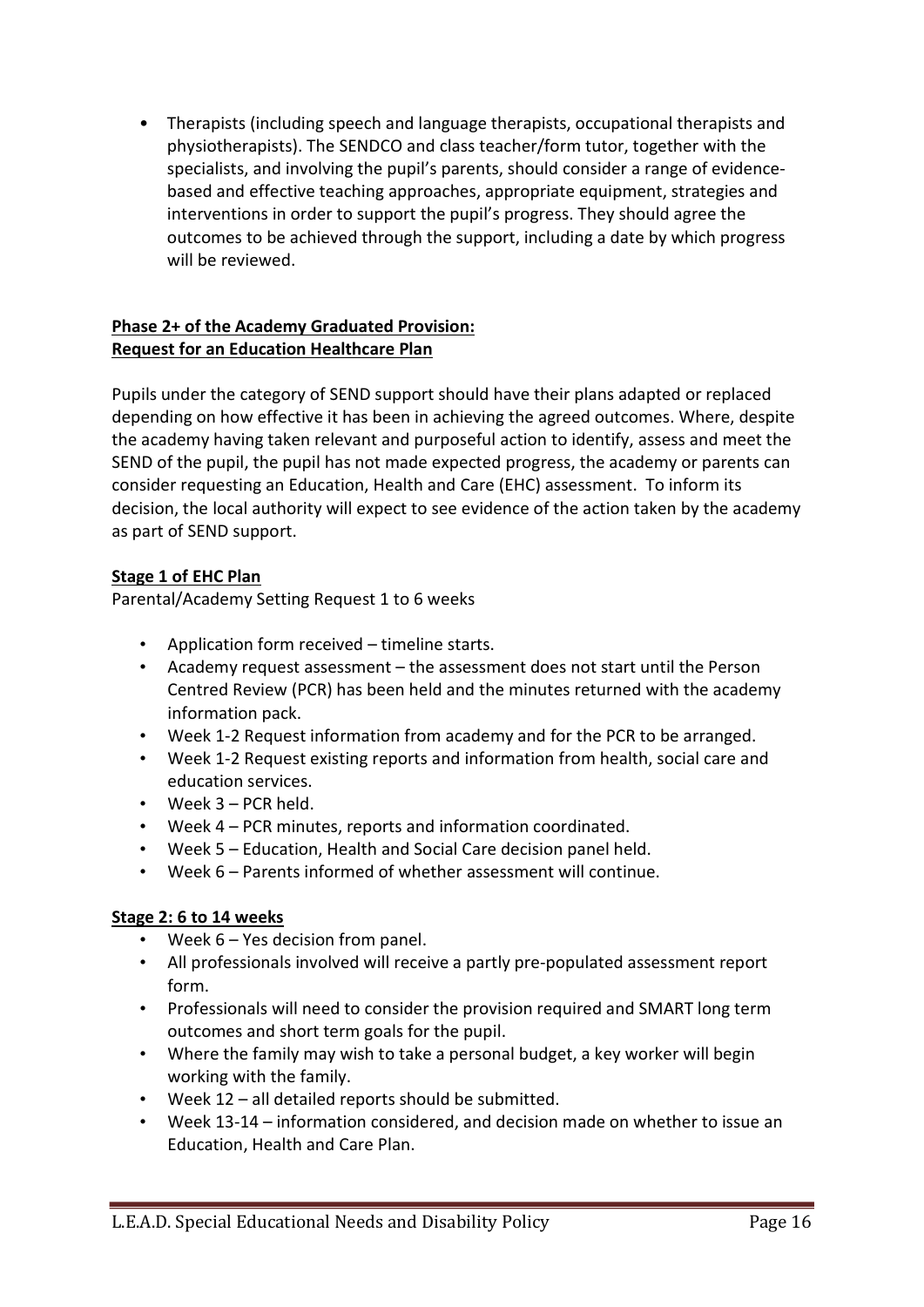#### Stage 3: 14 to 20 weeks

- Draft Education, Health and Care Plan is produced.
- Parent has 15 days to comment on the plan and confirm if they would like to take a personal budget.
- SENDCO consult with educational placements who must respond within 15 days.
- Week 20 EHCP is issued and parent is informed of their rights of appeal against education, health and social care provision within the plan.

#### EHCP

•

- Is written in a child centred way.
- Contains the pupil's views, wishes and hopes for the future.
- Identifies their strengths and what is working well.
- Identifies their difficulties and what needs to change.
- Has clear and measurable outcomes and goals.
- Paints a clear picture of the whole pupil.
- Identifies clearly the indicative budget for provision.

#### Phase 3 of Graduated Provision for SEND Support: Education Health and Care Plan

Pupils with an Education Health and Care Plan will have access to all arrangements for pupils on the SEND list (above) and, in addition to this, will have an Annual Review of their plan.

The academy will comply with all local arrangements and procedures when applying for High Level Needs Block Funding or an Education Health and Care Plan and will ensure that all pre-requisites for application have been met through ambitious and pro-active additional SEND Support using our devolved budget at an earlier stage.

Our review procedures fully comply with those recommended in Section 6.15 of the Special Educational Needs Code of Practice and with local authority policy and guidance particularly with regard to the timescales set out within the process.

# SEND Assessment (Also see our assessment policy)

At Cloudside Academy we assess pupils' progress against national expectations and agerelated expectations. Assessment is an ongoing part of the teaching process with teachers and teaching assistants noting achievements, areas for further development and next steps in learning.

We formally assess Reading, Writing and Maths each term. Individual targets are set for pupils and their progress is tracked from Baseline on entry through to the end of Year 6. The results are reported to parents at the end of Key Stage 2 – Year 6.

We utilise different assessments, which might include the on entry to Y3 baseline assessment, phonics screening checks, dyslexia and dyscalculia screeners as well as other types of assessment depending on what is appropriate for the pupil. Other assessments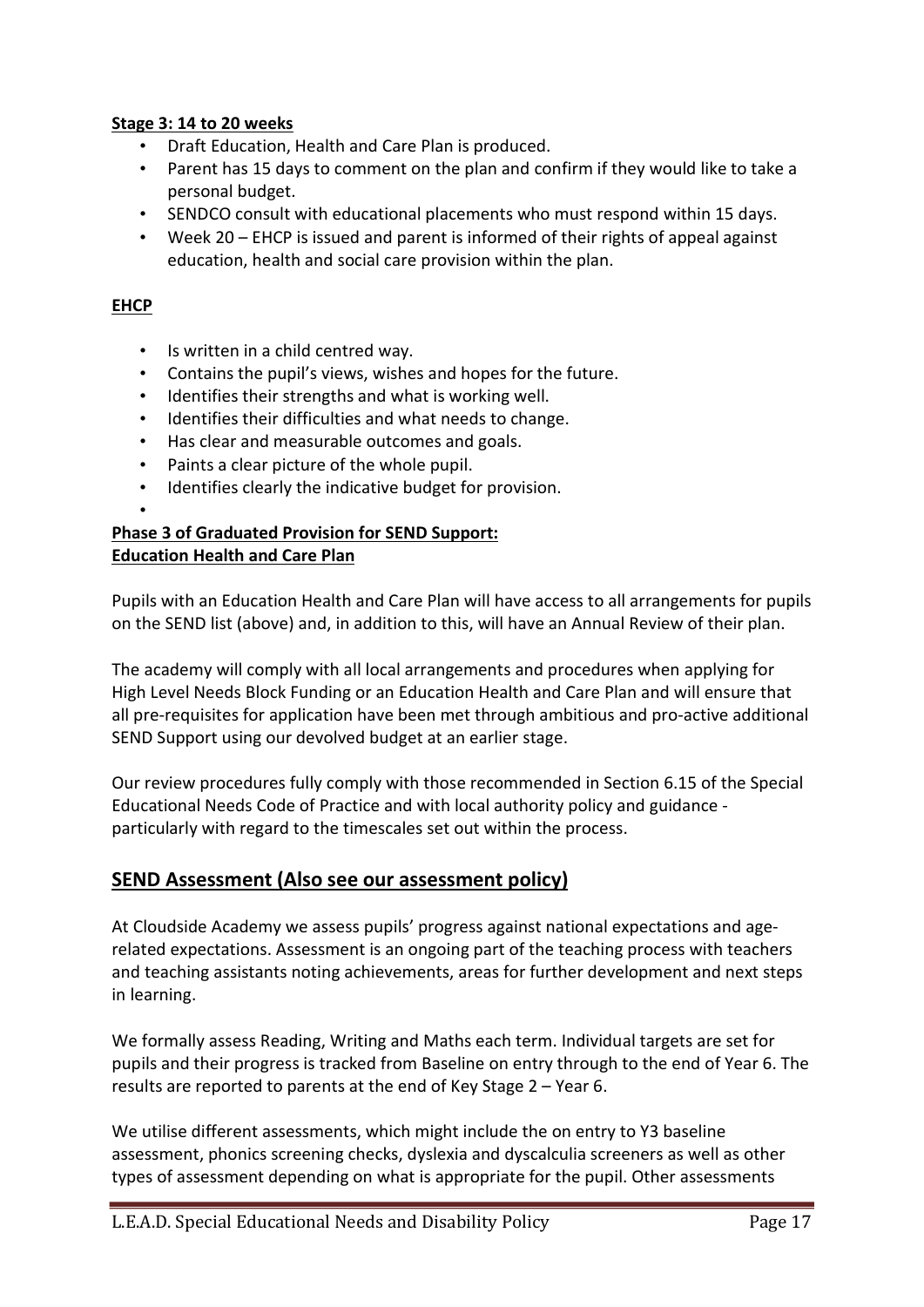might measure reading age or attention and engagement levels.

A single type of assessment may not give a full picture of the pupil's needs so it is important to have a multi-faceted approach to assessment. At Cloudside Academy we use many different, choosing a highly personalised combination for each pupil to allow school leaders to cross-reference data and establish a solid picture of a pupil's attainment and progress.

#### Engagement model

The Engagement Model is used to assess pupils not accessing subject-specific study and replaces P-scales 1 to 4. The Engagement Model is statutory from September 2021 for key stages 1 and 2.

The model is comprised of 5 areas of engagement: Exploration, Realisation, Anticipation, Persistence, and Initiation. Planning and assessment will look different for each pupil and the curriculum will be sufficiently broad and balanced, motivating, personalised, and aligned to their learning outcomes and if appropriate their EHC plan.

The model allows for development in all 5 areas across different activities and contexts allowing for personal progress to be consolidated and engagement to be recognised as a key part of the educational experience for learners.

It requires holistic observational assessment and carefully planned motivating activities and educational experiences to identify those small variations in performance.

This model is designed to run alongside our current planning, assessment and reporting systems which should be holistic and personalised to support pupils' early developmental skills. It gives our staff freedom to demonstrate progress in a way that is meaningful for the pupil. All activities, observations and educational experiences will allow us to report as a qualitative narrative using the information gathered from assessments in the 5 areas of the engagement model, alongside other evidence.

#### Pre-Key stage Standards

The pre-key stage standards are provided for the statutory assessment of pupils engaged in subject-specific study who are working below the overall standard of the national curriculum tests and teacher assessment frameworks.

The pre-key stage standards are used to make statutory teacher assessment judgements for pupils who have reached the end of Year 2, when an outcome must be reported but who have not completed the relevant national curriculum programme of study.

The pre-key stage standards focus on the key aspects of English reading, English writing and mathematics. While the standards are designed to capture attainment in these subjects, pupils will demonstrate achievement in different aspects of their education. Teachers recognise the progress of individual pupils, setting targets that refer to agreed outcomes within the Special Educational Needs and Disability Code of Practice 2015, where appropriate.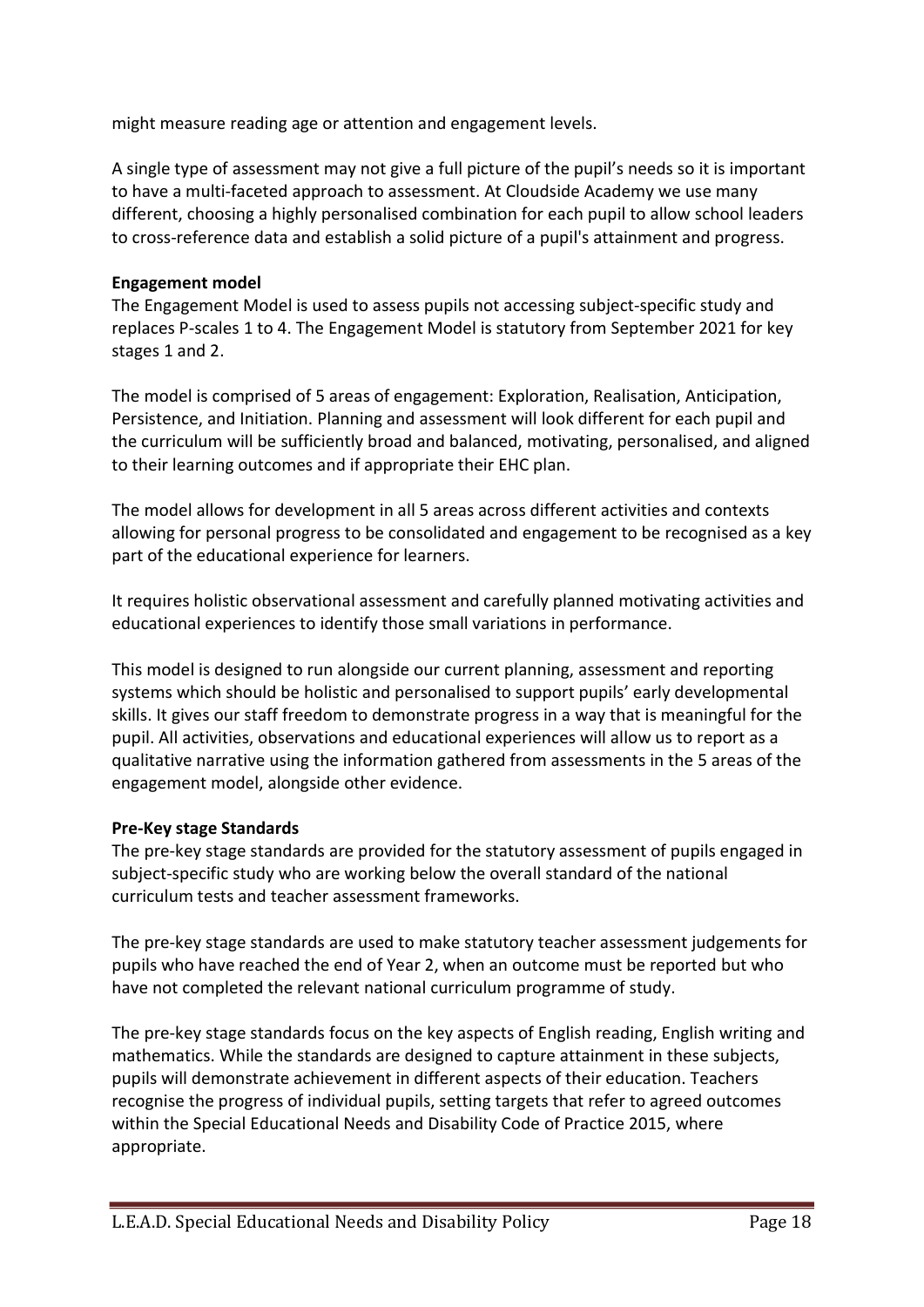Teachers base their judgements on a broad range of evidence, which will come from their day-to-day work in the classroom. Each subject framework has four standards of attainment containing 'pupil can' statements upon which teachers will base their judgements.

# **Training**

- The SENDCO attends regular L.E.A.D. SENDCO meetings to update and revise developments in Special Needs Education and Inclusion.
- Meeting additional needs and inclusion issues are targeted each year through the academy's long-term goals and the Academy Improvement Plan. In-Service training and individual professional development is arranged and matched to these targets.
- In-house additional needs and inclusion training is provided through staff meetings by the SENCO, visiting L.E.A.D. SENDCOs or other specialist providers e.g. SALT, EPS, BSS, SSSEN.
- All members of staff have access to professional development opportunities and are able to apply for additional needs or inclusion training where a need is identified either at an individual pupil or whole class/subject level.
- Members of support staff are encouraged to extend their own professional development and the management team will ensure 'tailor-made' training is available.

#### The use made of teachers and facilities from outside the academy, including support services

- The Educational Psychologist visits the academy when required following discussion with the SENDCO as to the purpose of each visit.
- The local authority Inclusive Education Support Service visits when required to provide specific information, share resources and provide in-service training.
- Specialist, direct teaching from this service is used where we do not have the necessary in-house expertise - for example, in relation to pupils with autistic spectrum disorders, or severe emotional and behavioural difficulties, or Specific Learning Difficulties.
- Teachers from the Sensory Impairment Team work in academy to support pupils, both with and without Statements, who have vision or hearing impairment. The specialist teachers work directly with pupils where this is indicated.
- The SENDCO liaises as necessary with a number of other outside agencies, for example:
	- 1. Social Services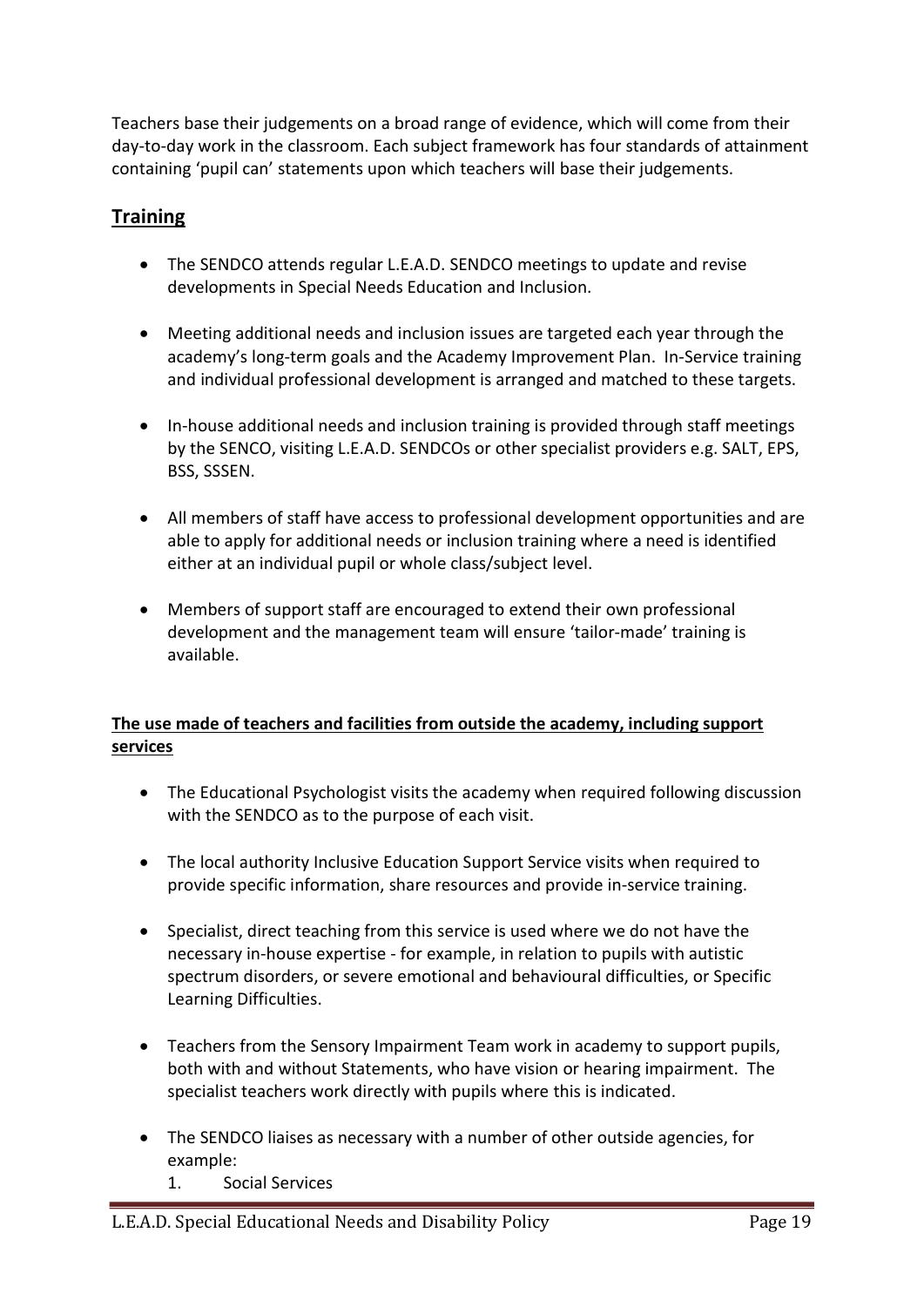- 2. Education Welfare Service
- 3. Academy Nurse
- 4. Community Pediatrician
- 5. Speech Therapy
- 6. Physiotherapy
- 7. Occupational Therapy
- Parents/carers are informed if any outside agency is involved and consent gained through the Early Help Assessment processes.

# Arrangements for partnership with parents/carers

At Cloudside Academy all staff and parents/carers will work together to support pupils identified as having additional needs. Parents/carers will be involved at all stages of the process. An appointment will be made by the class teacher/subject teacher/form tutor to meet all parents/ carers whose children are being recorded as having additional needs. The SENDCO will attend this meeting if the academy or the parent thinks this is appropriate.

We make sure that all parents/carers are given information about 'Parent Partnership' and our local parent organisations, as soon as a pupil has been identified as experiencing SEND. This information is available on the local authority's website under the 'Local Offer' in Family Information Services.

At review meetings with parents/carers we try to always make sure that the pupil's strengths as well as areas for development are discussed. Where we make suggestions as to how parents/carers can help at home, these are specific and achievable and that all parents/carers go away from the meeting clear about the action to be taken and the way in which outcomes will be monitored and reviewed.

Provision Map targets will include targets which need to be worked towards at home, and parents/carers are always invited to contribute their views to the review process. All Provision Maps and reviews will be copied and sent to parents/carers after meetings.

Ideas and materials for supporting learning at home will be discussed with parents/carers and distributed on request. Parents/carers will also be invited to work alongside pupils in the classroom where this is appropriate.

Regular communication between the academy and home will ensure that concerns are promptly acted upon.

# Inclusion of Pupils with English as an Additional Language (EAL)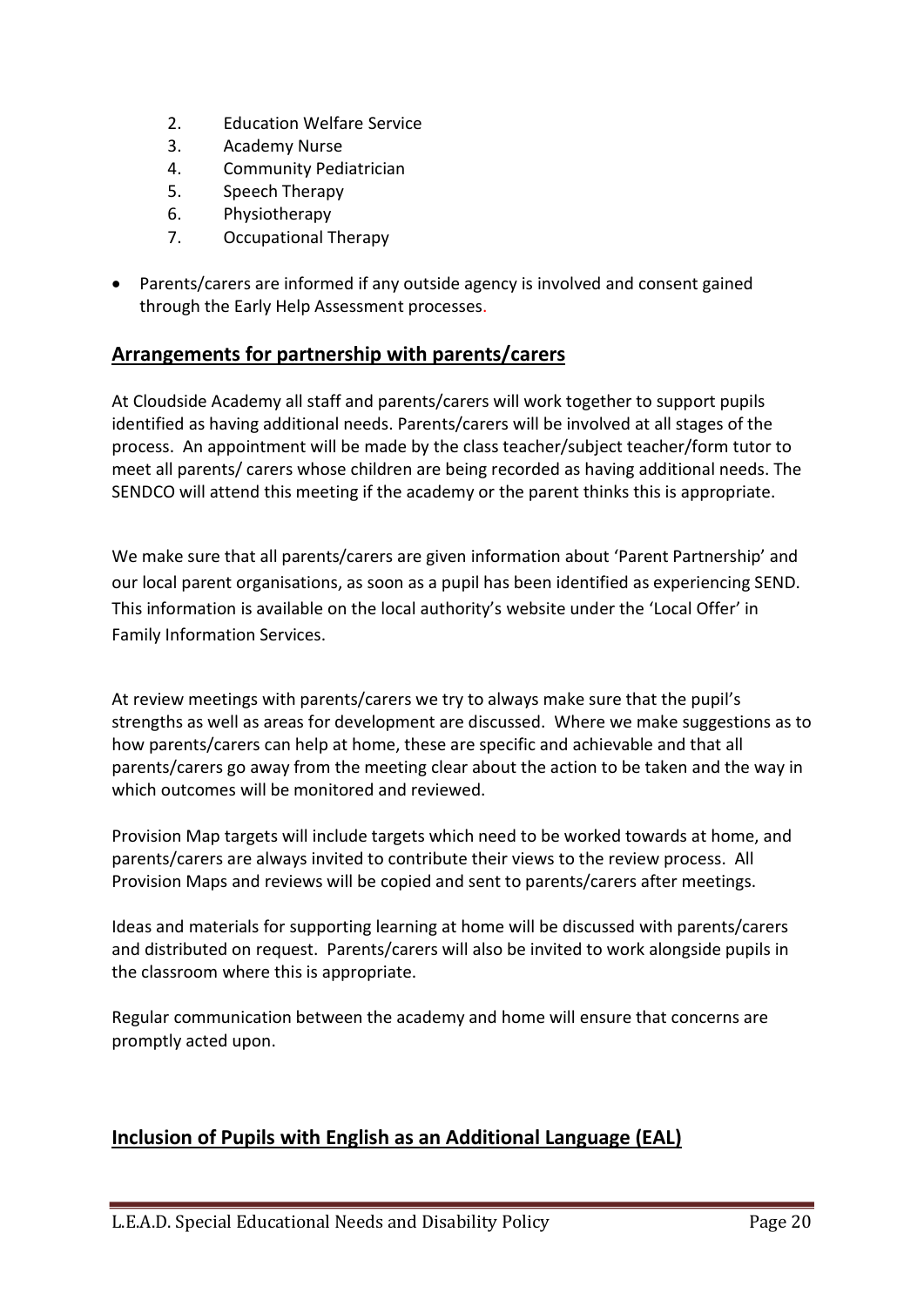#### Definition

An EAL pupil includes anyone who has been exposed to a language other than English during early childhood, 'and continues to be exposed to this language in the home or in the community'.

A bilingual learner refers to 'all pupils who use or have access to more than one language at home or at the academy – it does not necessarily imply full fluency in both or all languages'.

EAL pupils and bilingual learners are not considered to have a special educational needs and/or disabilities, but are seen to benefit from the ability to live and learn in more than one language. However, it is understood that, in some circumstances, varying levels of fluency in English due to the experiences of the pupil can have an impact on learning outcomes at any given point in their learning journey.

#### Ethos

We strive to recognise, welcome and celebrate linguistic and cultural diversity and have a high expectation of all pupils, regardless of ethnic, cultural or linguistic heritage. We aim to include all pupils and parents in our academy by respecting that diversity and reflecting it in our academy environment, curriculum, learning resources and partnership with parents. We welcome the enrichment that linguistic and cultural diversity brings to our academy community.

#### **Admissions**

No pupil will be refused admission on the basis of ethnicity or EAL. Pupils who have EAL will be admitted under the same criteria as any other pupil applying for an academy place. Where parents do not speak English, we endeavour to provide oral and written information and help in their first language which will facilitate the admission process and provide key information about our academy. On admission, the pupil will have access to a welcome and induction programme, which recognises their linguistic needs and provides a safe and secure start to their learning.

#### Provision

Pupils with EAL will have full access to mainstream provision, regardless of their proficiency in English. Upon entry to the academy, initial diagnostic assessments will be utilised to give teachers a clear view of an EAL pupil's start point so that any necessary interventions can be agreed and implemented. Where necessary, additional support will be given to improve acquisition of English

The following provision can be expected:

- Quality First teaching in the mainstream classroom.
- Initial diagnostic assessments relating to current level of language acquisition to support class teachers in appropriate planning to meet individual need.
- Targeted interventions based on pupil need, usually in small groups.
- One to one interventions.
- An assessment in the pupil's mother tongue may be applicable and appropriate where SEND is known or where further information needs to be gathered in the pupil's first language.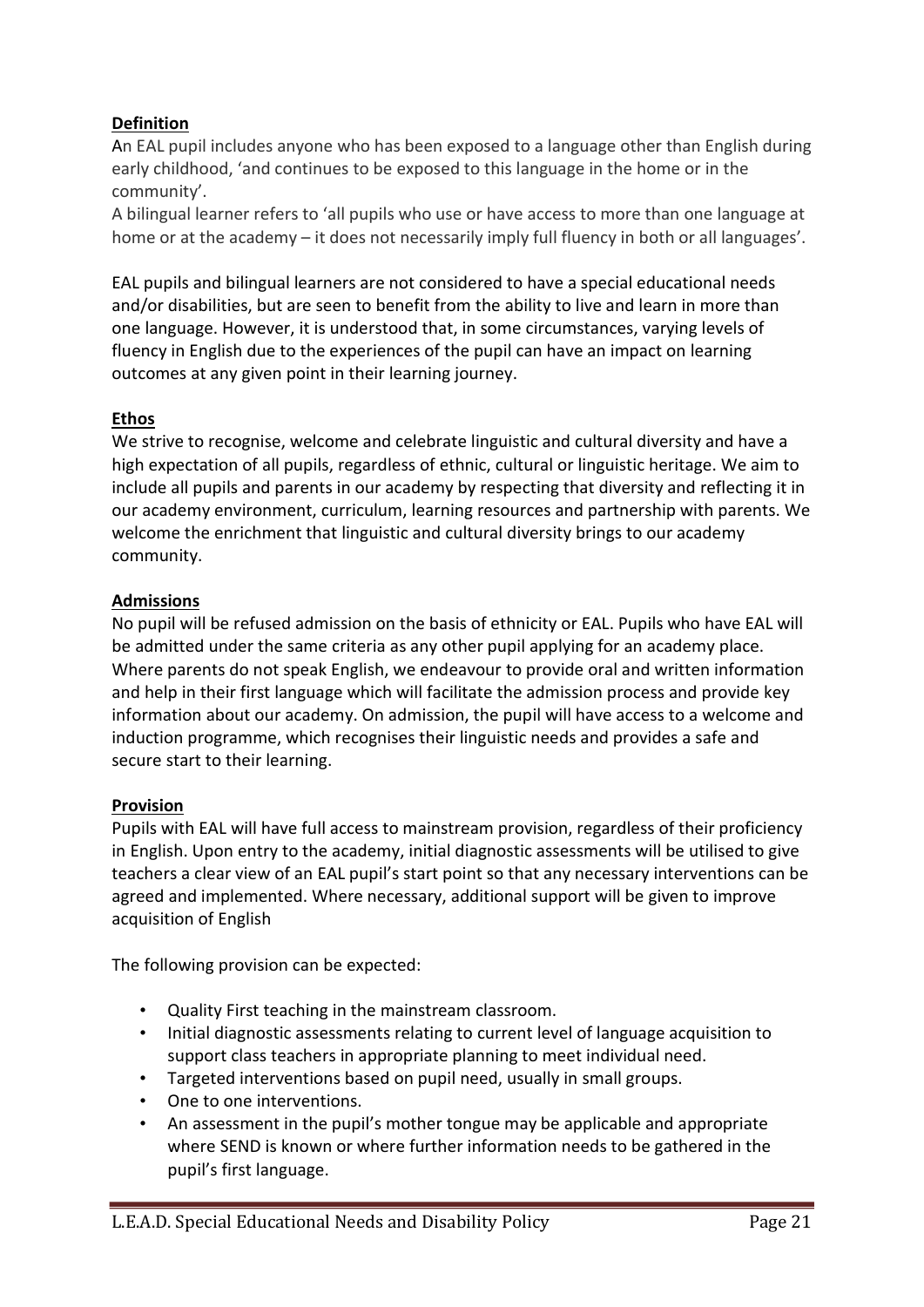- Pupils will be placed in sets and groups which match their academic ability. Initially this may be in a middle-ability set until the pupil's academic strengths can be more fully assessed. Pupils will not be placed with SEND pupils unless SEND is indicated.
- Work in class will be differentiated for the pupils to lessen linguistic difficulties without significantly reducing academic challenge. Differentiated homework will be provided to enable the pupil to improve their knowledge and use of English and to participate in homework activities on an equal basis with their peers.
- Additional support for pupils may be given through: first language resources and translation facilities; teaching support on a 1:1 or small group basis, peer group support; pre-teaching of key concepts and vocabulary.
- Where necessary, catch-up work will be provided for pupils arriving from overseas who have experienced a different curriculum or who may have gaps in their learning. Where pupils are ahead of their peer group in terms of learning, differentiation will be made in order to access learning at an appropriate level.
- Progress of EAL pupils will be monitored against both A Language in Common (when the child is working significantly below age related expectations) and the year group non-negotiables. Where accelerated progress in English is needed for reasons of EAL, targets will be set and provision made on agreement between the EAL Co-ordinator and SENDCO. Provision will be recorded and monitored for effectiveness using the academy's provision map, in line with standard practice for all vulnerable learners in the academy. The pupil will not be placed on the SEND register for reasons of EAL.

#### Parental support

We recognise that some parents who are learning English may find it difficult to approach or communicate with the academy, regarding any concerns they may have regarding their child's progress. We endeavour to fully include EAL parents in the life of the academy by, wherever possible, providing interpretation facilities during parents' evenings and other academy meetings, as well as providing key academy information in translated format.

# Inclusion of pupils who are looked after in local authority care

Cloudside Academy recognises that:

- Pupils who are looked after in local authority care have the same rights as all children but may have additional needs due to attachment issues, early neglect, separation and loss, trauma and many placement moves. These barriers to learning can affect their educational outcomes and their personal, social and emotional development.
- There are commonly understood reasons why children who are looked after in local authority care often fail to make expected progress at academy:
	- o Placement instability.
	- o Unsatisfactory educational experiences of many carers.
	- o Too much time out of school.
	- o Insufficient help if they fall behind.
	- o Unmet needs emotional, mental, physical.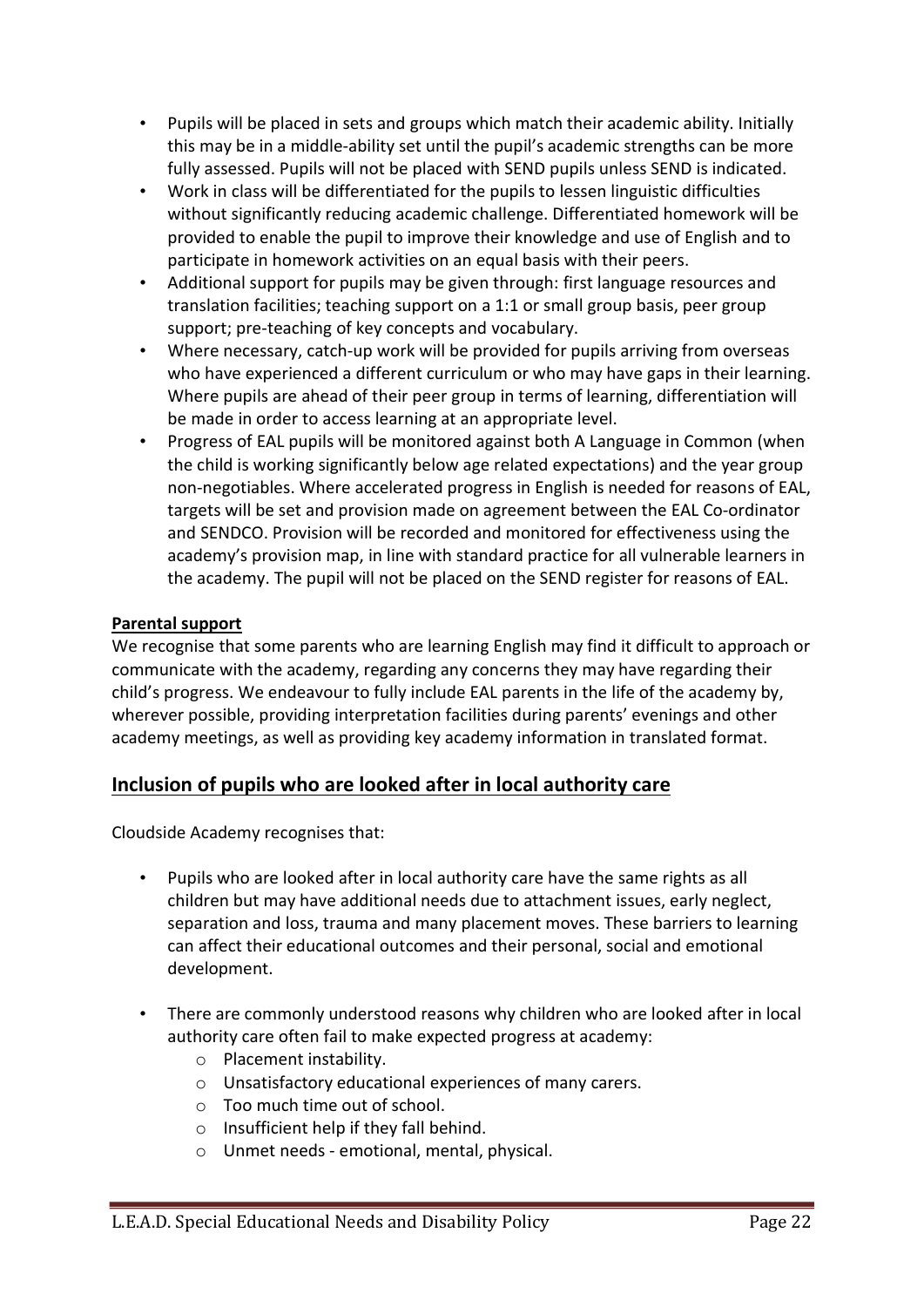- There is a statutory requirement for all academies to have a designated teacher for looked after children (The name of the current designated teacher at our academy is Miss Emma Griffiths)Miss Emma Griffiths). The responsibilities of the designated teacher include:
	- $\circ$  monitoring the progress of children who are looked after to ensure that they have the best life chances possible and access to the full range of opportunities at the academy;
	- o ensuring that children who are looked after have access to the appropriate network of support;
	- $\circ$  checking that the statutory Personal Education Plan (PEP) has been arranged and that it is regularly reviewed, at least every six months;
	- o ensuring that information concerning the education of children who are looked after is transferred between agencies and individuals;
	- o preparing a report on the child's educational progress to contribute towards the statutory review. (These are usually held at six monthly intervals or more frequently if there is a concern);
	- o discussing feedback from the statutory review (chaired by the Independent Reviewing Officer) with social workers and, where necessary, the carers and a member of the Virtual Academy team;
	- o liaising with the child's social worker to ensure that there is effective communication at all times;
	- $\circ$  celebrating the child's successes and acknowledging the progress they are making.

# Exclusions and 'Managed Moves'

Exclusion rates for pupils with SEND are consistently higher than average, and if they have an education, health and care (EHC) plan, they are even more vulnerable to the impact of exclusion. At Cloudside Academy we always consider our statutory duties in relation to pupils with SEND when considering an exclusion. We would never exclude a pupil because:

- we feel unable to cater for their additional needs or disability
- the pupil's behaviour is a consequence of their additional needs or disability
- excluding a pupil with additional needs for behaviour which is a consequence of these needs.

#### Reasonable adjustments

Cloudside Academy has a duty to make reasonable adjustments for pupils with disabilities. This might include:

- Disregarding behaviour that's a direct consequence of a pupil's disability.
- Making reasonable adjustments to manage such behaviour.
- Considering alternative, more appropriate sanctions.
- Ensuring that a pupil is able to present their case fully where their disability might hinder this.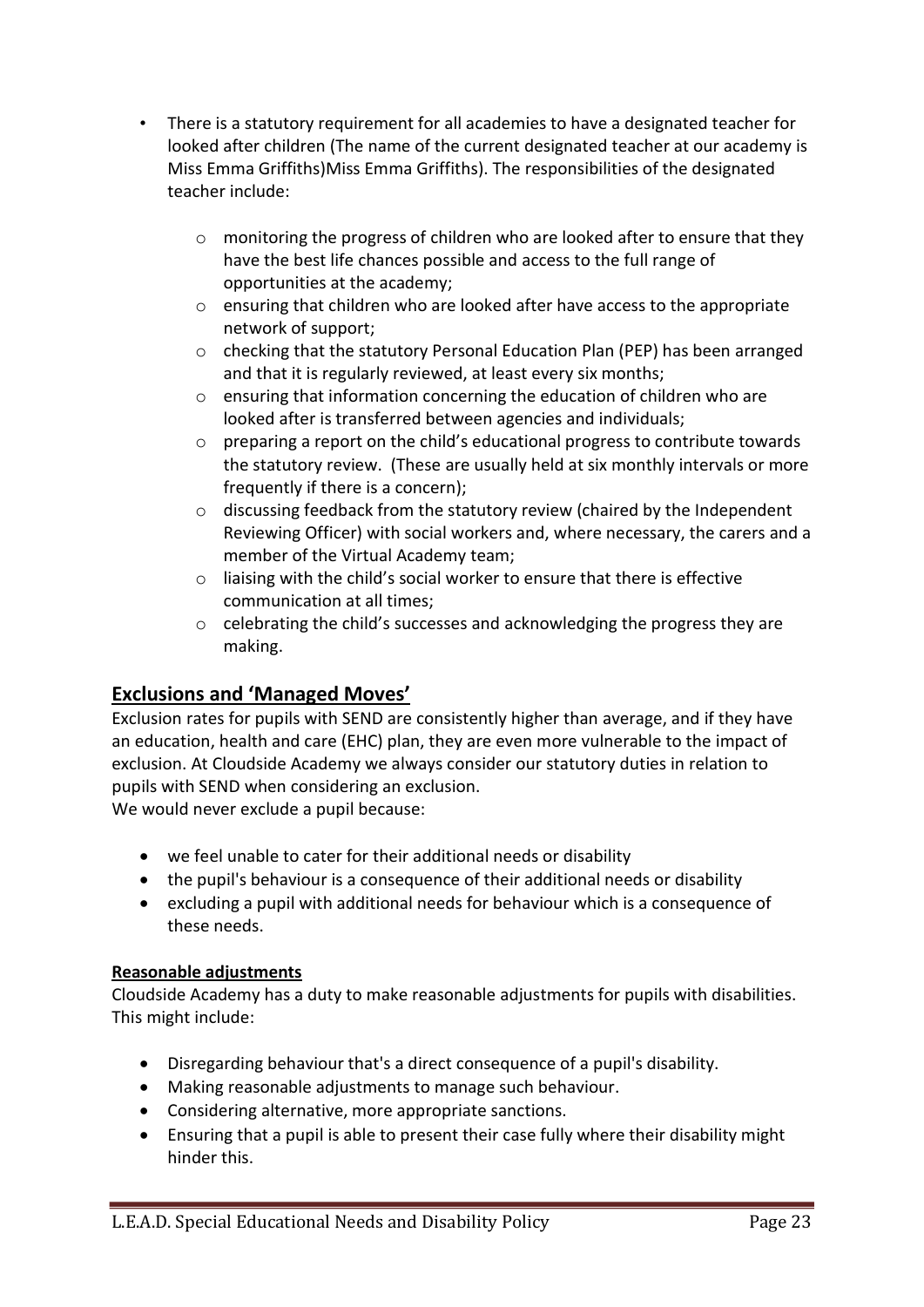#### 'Managed Moves'

A 'managed move' involves transferring a pupil to another setting, with the consent of all parties involved (including the pupil's parents and the admission authority of the school). Both settings will discuss and agree the conditions of the move, always considering what is best for the pupil, before arrangements are finalised.

Considering:

- Timings of the move.
- Induction to the new school.
- Agreed terms if the move is unsuccessful.

# Links with other educational settings, specialist settings and transfer arrangements

- Pre Transition Meetings highlight any pupils as already having additional needs. Concerns about particular needs will be brought to the attention of the SENDCO after this meeting. Where necessary, the SENDCO will arrange a further meeting.
- Class teachers/form tutors of pupils joining from other education settings will receive information from them; if there is a SEND issue, the SENDCO will telephone to further discuss the pupil's needs. Pupils transferring from the one setting to new setting will have a record that gives details of particular needs and additional provision made by the academy. The SENDCO will discuss these pupils with other settings on request.

# Links with Health and Social Services, Education Welfare Services and any voluntary organisations

- The academy regularly consults health service professionals. Concerns are initially brought to their attention by the SENDCO, and referrals will be made as appropriate.
- Social Care and the Education Welfare Service will be accessed as necessary via the Designated Safeguarding Lead (DSL) at the academy or through the attendance officer. All class/subject teachers will alert the SENDDCO if there is a concern they would like discussed.
- There are many voluntary organisations supporting SEND. The SENCO maintains an up-to-date list via the local authority Local Offer website. Parents/carers will be given details of these groups on request or via the academy website. Information detailing the academy's Local Offer will be posted on the academy website.

# Accessibility Arrangements (also see academy accessibility plan)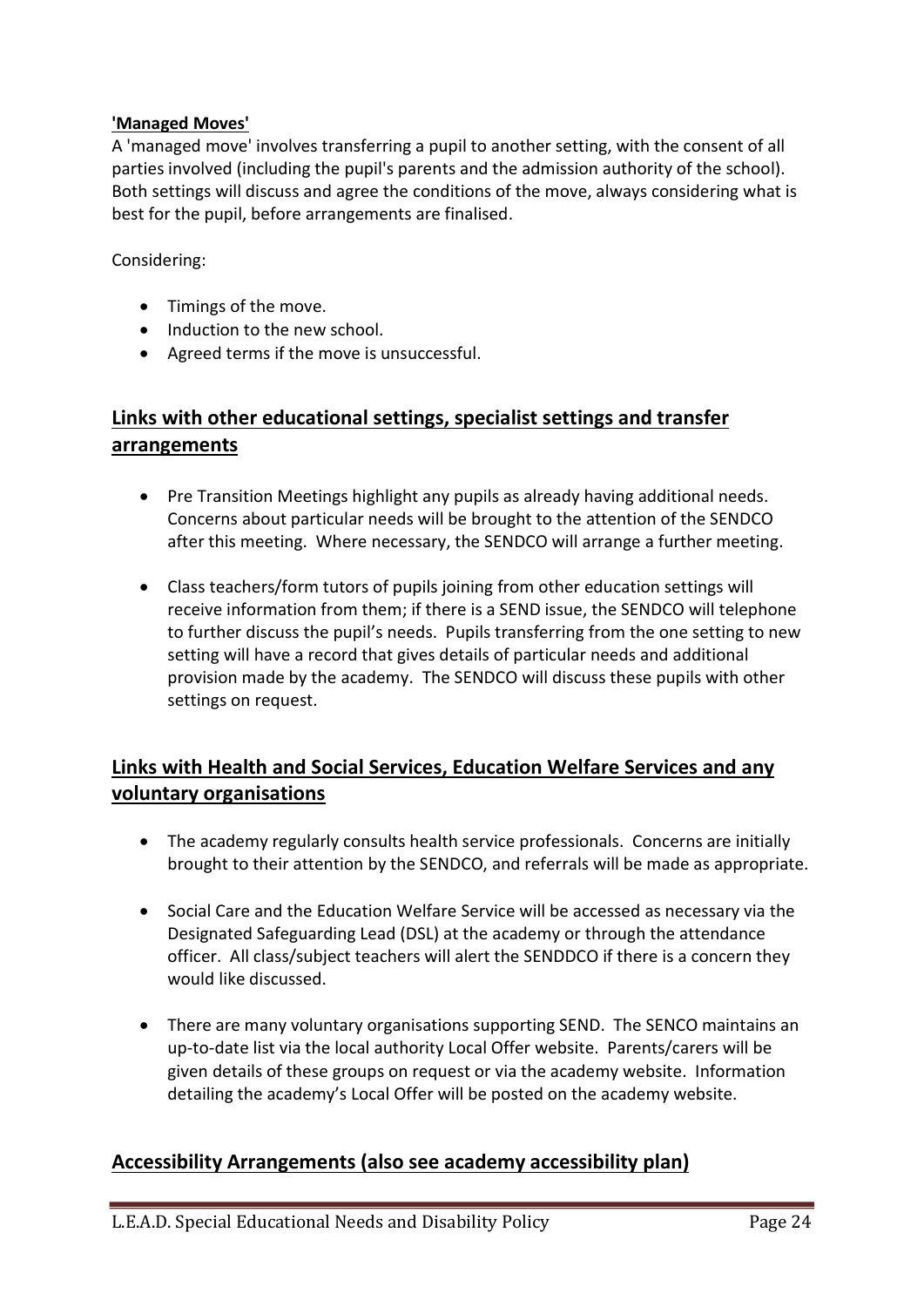At Cloudside Academy we ensure that all pupils have access to a 'balanced and broadly based' curriculum. No pupil will be excluded from any learning activity due to their impairment or learning difficulty, unless it is clearly of benefit to that individual and leads towards inclusion. All members of staff work in a way to avoid the isolation of the pupil(s) whom they are supporting, and will encourage peer tutoring/mentoring and collaborative learning.

Alternative methods of responding or recording may also be planned for, where this is appropriate. Pupils with sensory or mobility impairments or a specific learning difficulty access the curriculum through specialist resources such as IT where this is appropriate.

The academy also ensures that the hidden curriculum and extra-curricular activities are barrier free and do not exclude any pupils.

#### Access to information

- All pupils requiring information in formats other than print have this provided (e.g. if a pupil needs to use Braille).
- We adapt printed materials so that pupils with literacy needs can access them, or ensure access by peer support/extra adult support.
- We provide alternatives to paper and pencil recording where appropriate, or provide access through peer/extra adult scribing.
- The academy uses a range of assessment procedures within lessons (such as taping, role-play and drama, video, drawing) to ensure pupils with additional needs are able to demonstrate their achievement appropriately.

#### Admission arrangements

- Pupils with additional educational needs are considered for admission to the academy on exactly the same basis as for pupils without additional educational needs.
- Prior to starting at the academy, parents/carers of pupils with additional needs or an active TAF will be invited to discuss the provision that can be made to meet their identified needs.

#### Incorporating disability issues into the curriculum

- The Personal, Social and Health Education (PSHE) curriculum includes issues of disability, difference and valuing diversity.
- The library resources are regularly reviewed to ensure they include books that reflect the range of 'special educational needs' issues and come from a disability equality perspective, and priority is given to the ordering of books with positive images and a positive portrayal of disabled people as they become available.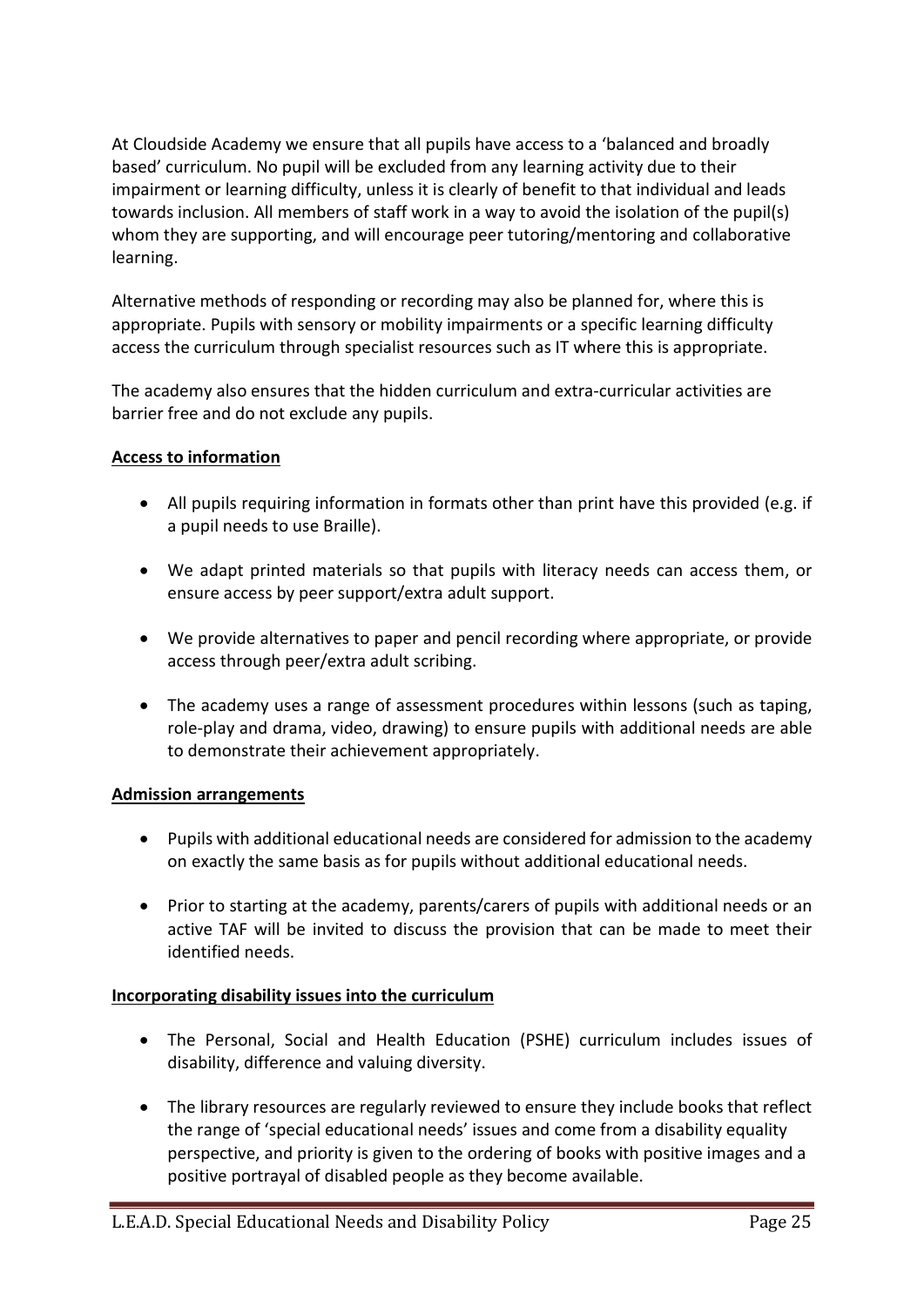Opportunities to teach pupils Makaton signs e.g. for signed singing, and using symbols on displays and around the class are optimised.

#### Terminology, imagery and disability equality

- The academy is aware of the impact of language on pupils within the academy. We work with all pupils to understand the impact of the words they use, and deal seriously with derogatory name calling related to 'special educational needs' or disability.
- We also try to make sure we have positive images of disabled pupils and adults in displays, resources etc.
- We aim to make optimum use of PSHE sessions for raising issues of language and other disability equality issues.

#### Listening to disabled pupils and those identified with additional needs

- The academy encourages the inclusion of all pupils in the Academy Council and other consultation groups. We also use the PSHE curriculum throughout the academy to support this process.
- We include pupils in their target setting and encourage and support them to take an active part in their reviews, through preparation, and making the information and meeting itself accessible and unintimidating.
- The staff have on-going training opportunities on issues relating to communication and listening skills.

#### Working with disabled parents/carers

- The academy recognises that there will be a number of disabled parents/carers of pupils within the academy, and we work to try to ensure they are fully included in parents'/carer activities.
- When a pupil starts at the academy we ask the parents/carers about their access needs and then send notes/newsletters home in the required format e.g. audio tape, large print or use regular telephone contact, if this is their preferred method of communication.

#### Disability equality and trips or out of academy activities

- L.E.A.D. academies try to make all trips inclusive by planning in advance and using accessible places.
- All pupils are welcome at our after academy activities and we try to rearrange